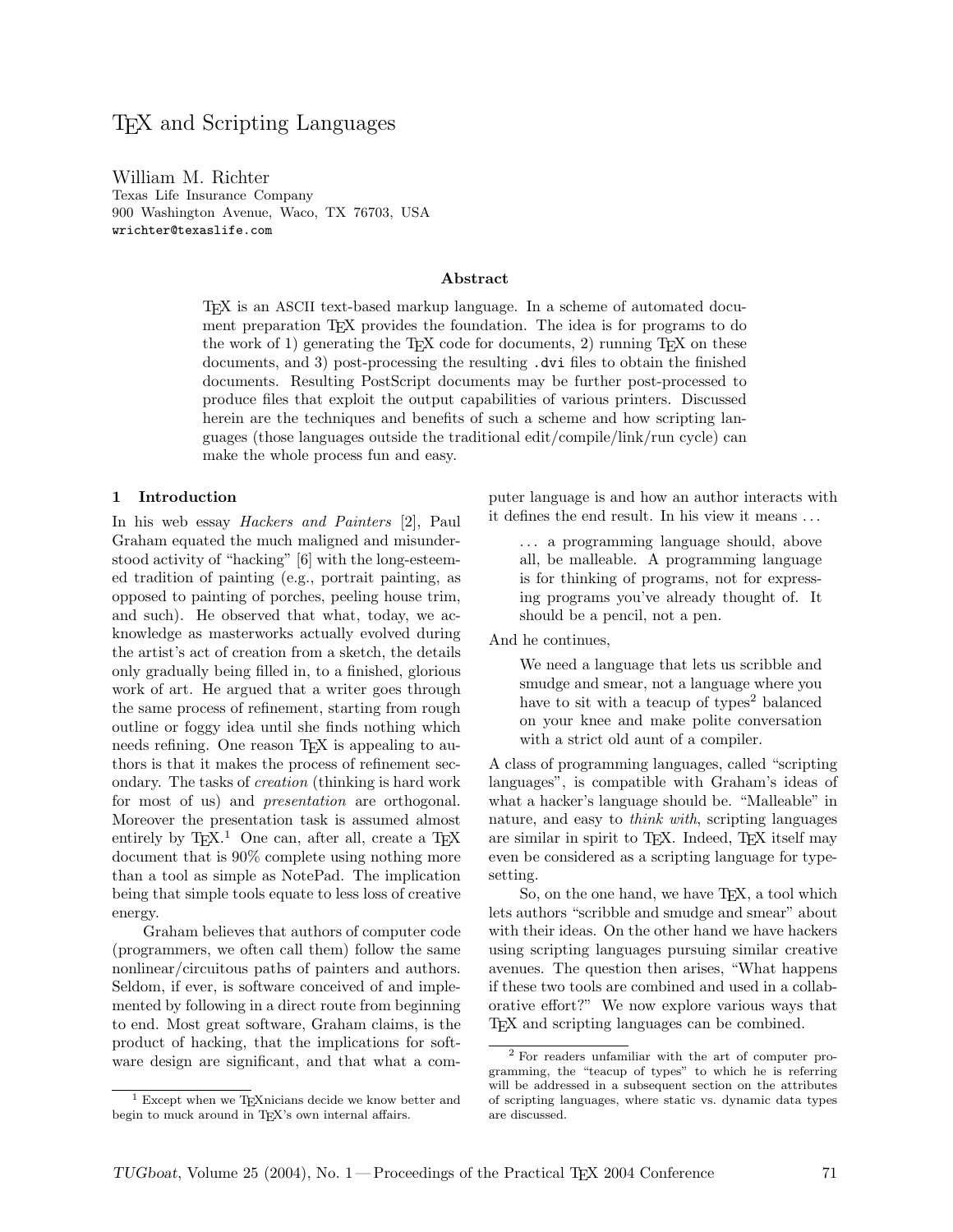# 2 Scripting Languages

Before delving into scripting languages proper, let us review a few of the attributes of traditional computer languages (the ones compiled with Paul Graham's strict old aunts).

# 3 Traditional Computer Languages

For readers unfamiliar with the art of authoring computer software (programming computers), here is what programmers do: they think of a task that computers can accomplish better than humans (say, typesetting, for example). Then they sit and think, potentially at length, about how humans would go about doing that task, and how to express those steps algorithmically [3]. After sketching said algorithm, they formalize and codify it in a so-called "language" that is a sort of half-way meeting ground between the way humans think and the way computers operate. This prose, called a program, consists of two distinct entities: variables, which declare what it is that the computer will be working on, and imperative procedures that define what is to be done to that data.

Some salient details about these traditional languages:

- 1. The variables: Computer hardware can work with data in different formats: numbers (integers and real numbers), strings of character data, etc. Each variable in a program must be defined in advance of its use to be of a specific type. In computer science lingo this is called static typing.
- 2. The code: Codifying an algorithm in a particular computer language isn't really enough for computer hardware. More work must be done. This language must be compiled by Graham's "aunt" into "machine code" on which the computer's logic circuits can act.
- 3. But even the work of the compiler-aunt isn't enough. The fruit of her strict dominance must then be linked with the work of other compileraunts to produce a final collection of unreadable "goo" that only a computer can understand (machine code is unreadable to all but the most deviant of human brains).
- 4. Nor is this the end of the story. When an edited/compiled/linked program (called an executable) has finally been produced and a blazingly fast 3-gigahertz CPU is unleashed to execute it the first time, the most likely end result is either an almost immediate decision by the CPU that its human programmer is capable only of producing flawed code for it to ex-

ecute (it communicates this fact by printing some rude message like "Segmentation Violation" and producing a huge file on disk containing the entire contents of its memory), or it lapses into a seemingly semi-comatose state consuming large amounts of CPU time until its programmer/master gets its attention with the violence of the kill command.

One can see a definite "cycle of pain": Edit, Compile, Link, Test that must be repeated many times until a flawless executable is produced. No wonder computer programming is seen by many an outsider as a black art to be pursued by only the most intrepid and determined souls.

# 4 Why Scripting Languages are Better, and Why More People Should be Hackers

Scripting languages [9] shrink the cycle of pain to Edit, Test. With the crufty old compiler-aunt gone, the whole process of software development proceeds in a more efficient and pleasant manner with attention shifting to the "creative", editing part and the refinement, or testing part. But measure of pain is not the only attribute that makes scripting languages attractive. Other important attributes are:

- 1. Simple syntax;
- 2. High-level data types;
- 3. Loosely typed;
- 4. Standard control structures: if/else, while, for;
- 5. Interfaces well with host operating system;
- 6. Plays well with external entities;
- 7. Embeddable inside more complex systems;
- 8. Often used as "glue" languages to link multiple standalone applications and tools together;
- 9. Requires a runtime interpreter to execute the script;
- 10. Compiles to bytecode which executes on a virtual machine;
- 11. Often 'dynamic' in nature.

We need to expound on a few of these points.

# 4.1 Simple Syntax

If a language is to satisfy Graham's requirement that it be a malleable pallet for the smearing and smudging of ideas, it cannot be verbose (we don't want to spend time typing). So scripting languages (henceforth SLs— I'm tired of typing, too) are succinct in nature; able to convey a significant amount of procedural instruction in as few words as necessary to maintain clarity of meaning.<sup>3</sup>

<sup>3</sup> For programming language scholars, the language APL may come to mind, but perhaps not that succinct. It would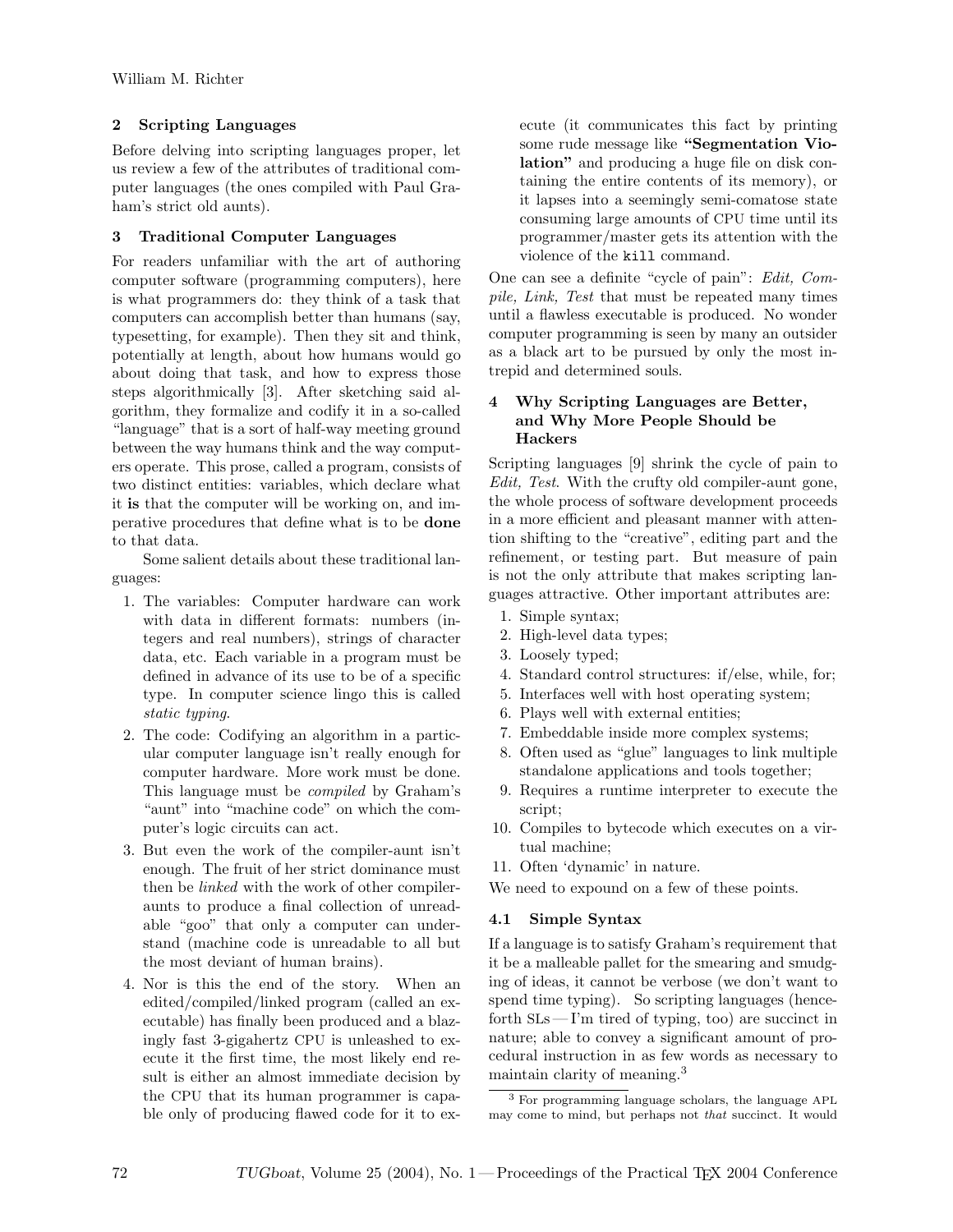## 4.2 High-level data types

The concept of high-level data types parallels simple syntax. Just as we need to state procedural algorithms in a succinct fashion, we also need constructs that allow for the representation of bundles of data that may be arbitrarily complex. We demand more than simple integer, floating point, and strings of character data that traditional languages like C and  $C++$  provide.<sup>4</sup>

Usually these higher-level data types come in the form of lists and dictionaries; containers that hold other data elements and allow for the expression of relationships between our data.

#### 4.3 Loosely Typed / Dynamic Nature

Discussion of esoteric topics like Strongly vs. Loosely Typed Data and Early vs. Late Binding is more than can be discussed here (see [1]). Some understanding is essential, however. Earlier, we pointed out that in traditional languages, each element of data that a program will use (its variables) must be defined to exist as a particular type before it can be used.<sup>5</sup> Moreover, as variables are passed between parts of a program (function calls) the type of each variable passed must match exactly the type expected by the called function. This check is done by the strict old compiler-aunts, and was designed to keep programmers from making errors that would only manifest themselves during the test phase. Strict type checking makes a lot of sense with traditional languages.

However, with dynamic SLs, there is a critical difference, rooted in the 'dynamicness' of the language. SLs need not declare variables in the first place. Variables are created or 'allocated' (on-thefly, as it were) when they are first referenced. When a variable is allocated it is associated with a particular type that is implied from the context in which it was initially used. The association to type is permanent and observable. So not only can one ask, "What value does a variable contain?", one can also make an inquiry about its type.

For example, the statement  $A = 123$  allocates a data element called A whose value is 123 and whose type is integer. The statement  $B = 3.14$  allocates a variable called B whose value is 3.14 and whose type is floating point. B was made a variable of type floating point because, contextually, the statement contained a decimal point in the value implying a floating point value. Had we desired A to be a floating point variable we would have coded  $A = 123.0$ .

This leads to a new world of ways in which to think about writing code. Functions, now dynamic in nature, can easily accept an arbitrary number of arguments, the type of each being any of a range of possible types. Depending on the number and type of variables passed to a function, the function may act in different ways. This goes to the heart of malleability. In the creative process if we change our mind and decide to "smudge and smear" in a different direction, our existing code may not go to waste. It may be possible just to extend it to conform to our new conditions.

A world of new and easier programming languages, the SLs, may also introduce hacking to a wider audience. Whereas the "old world" traditional languages excluded or intimidated many people for the reasons above (there are, after all, only so many work hours in a day), SLs remove the complexity of programming and make hacking the creative process that it should be.

Finally, there is another reason more people (at least for those who must live with a computer) should become hackers. While most of us are not master software developers, developing cathedralsize financial accounting packages, for example, we do a surprising amount of "sketch" work (in Graham's paradigm) and having skills to write small programs can be effective.

## 5 Real Scripting Languages

A mid-June 2004 google-search for the keywords script language programming

returned approximately 1,570,000 hits. Top-ranked pages returned from a search of keywords scripting languages reside on the sites:

- 1. www.php.net
- 2. www.python.org
- 3. www.ruby-lang.org
- 4. www.perl.org

All these websites are homes of important scripting languages. And there are more SLs; many more . . . a veritable zoo, with names like: Awk, JavaScript, Lisp, Lua, Perl, PHP, Python, Rebol, Ruby, Small, Groovy, Tcl. If one were to rank SLs in order of popularity, the top of that list would include:<sup>6</sup>

- Perl
- Python

be nice for non-hackers to be able to read and understand our prose, too.

<sup>4</sup> Admittedly, C, C++, and other traditional languages may be made to represent arbitrarily complex data, but those types are not intrinsic in the language.

<sup>5</sup> This isn't actually true. Data elements may be dynamically allocated in traditional languages, but this introduces additional complexity in both the design and debugging steps.

<sup>6</sup> Not listed in order.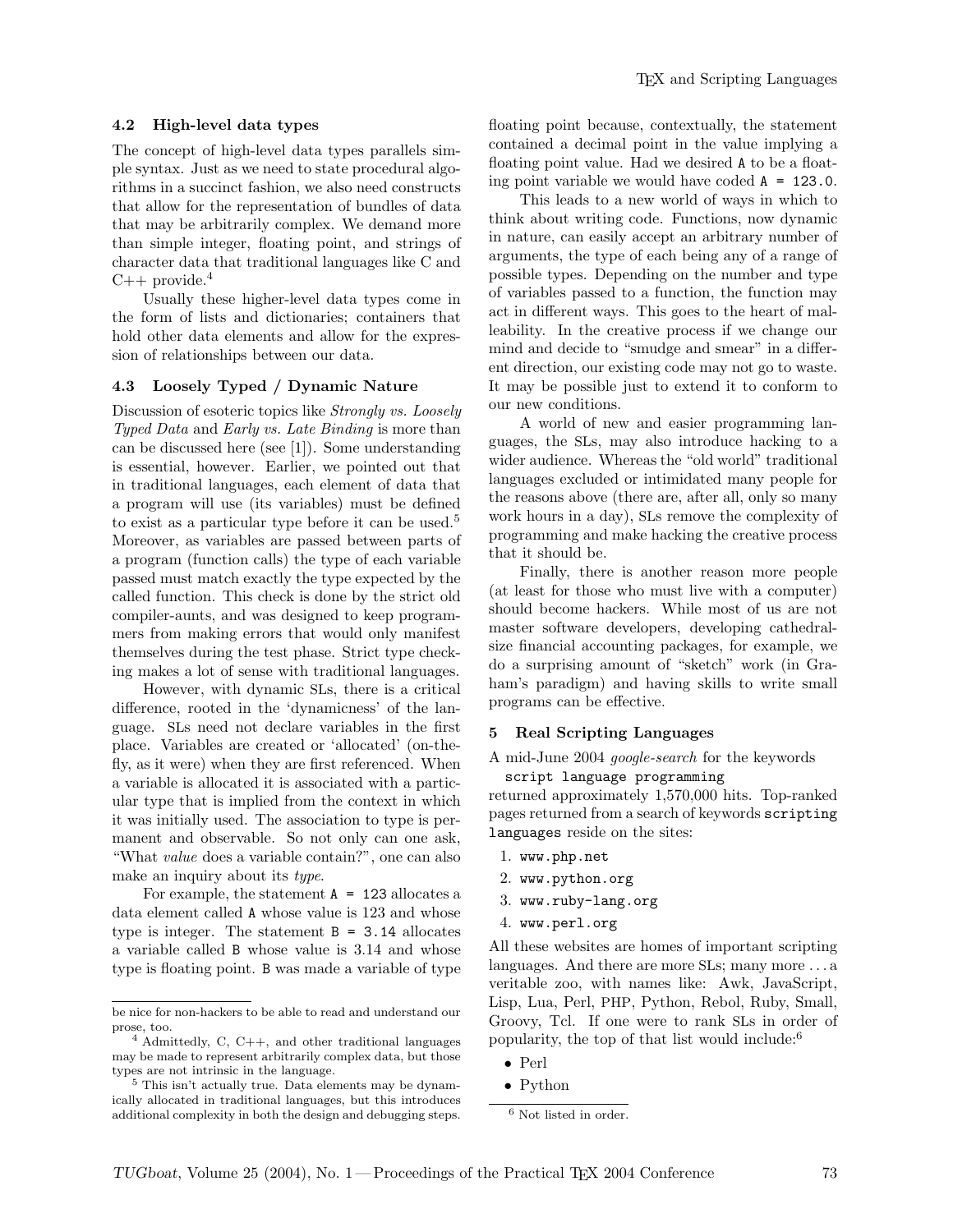- Tcl/Tk
- JavaScript
- Unix shell scripts (sh/bash/csh/etc.)

Several of these SLs have outgrown their scripting origins and have gone on to become "general purpose programming languages of considerable power" [5]. The only argument for continuing to use the term "scripting language" is the lack of a better term.

# 6 A Particular Scripting Language: Python

Chapter one of the official Python Tutorial reads:<sup>7</sup>

Python is simple to use, but it is a real programming language, offering much more structure and support for large programs than the shell has. On the other hand, it also offers much more error checking than C, and, being a very-high-level language, it has high-level data types built in, such as flexible arrays and dictionaries that would cost you days to implement efficiently in C. Because of its more general data types Python is applicable to a much larger problem domain than Awk or even Perl, yet many things are at least as easy in Python as in those languages.

The tutorial continues to highlight these important attributes:

- 1. It has a modular architecture so that code developed for one application can be reused in other programs. Likewise, it comes with a large number of built-in modules for things like file I/ O, system calls, sockets, and many common Internet protocols (FTP, HTTP, SMTP, etc.).
- 2. It is an interpreted language conforming to the edit/test cycle discussed previously.
- 3. Its interpreter can be used interactively, making it easy to experiment with features of the language, or to test code before actually running a program (we'll see an example later, in fig. 11).
- 4. It has a high-level syntax that allows for writing compact, readable programs.
- 5. It has high-level data types allowing for expressions of complex data relationships.
- 6. It is object-oriented [10], but does not require the use of those object-oriented features, or O-O programming skills to use the language.
- 7. Statement grouping is done by indentation instead of explicit begin/end brackets.
- 8. It is extensible: if you know how to program in C it is easy to add a new built-in function

or module to the interpreter, either to perform critical operations at maximum speed, or to link Python programs to libraries that may only be available in binary form (such as a vendorspecific graphics library).

9. It is embeddable: You can link the Python interpreter into an application written in C and use it as an extension or command language for that application.

An excellent first book for readers unfamiliar with but interested in learning Python is Mark Lutz's Programming Python [4].

Finally, the tutorial enlightens us regarding the name:

. . . the language is named after the BBC show Monty Python's Flying Circus and has nothing to do with nasty reptiles. Making references to Monty Python skits in documentation is not only allowed, it is encouraged!

# 7 Combining Python and TEX

There are a number of ways in which to combine TEX and Python to automatically produce documents. If one considers the amount of "work" necessary to produce a document as fixed, then that work can be allocated partly to T<sub>EX</sub> and partly to Python. One can then imagine a scatter diagram with X and Y axes that represent, for any possible scheme, the amount of work allocated to Python and TEX, respectively. Such a diagram is illustrated in fig. 1.



Figure 1: Application Domains of Python/T<sub>F</sub>X integration.

 $7$  www.python.org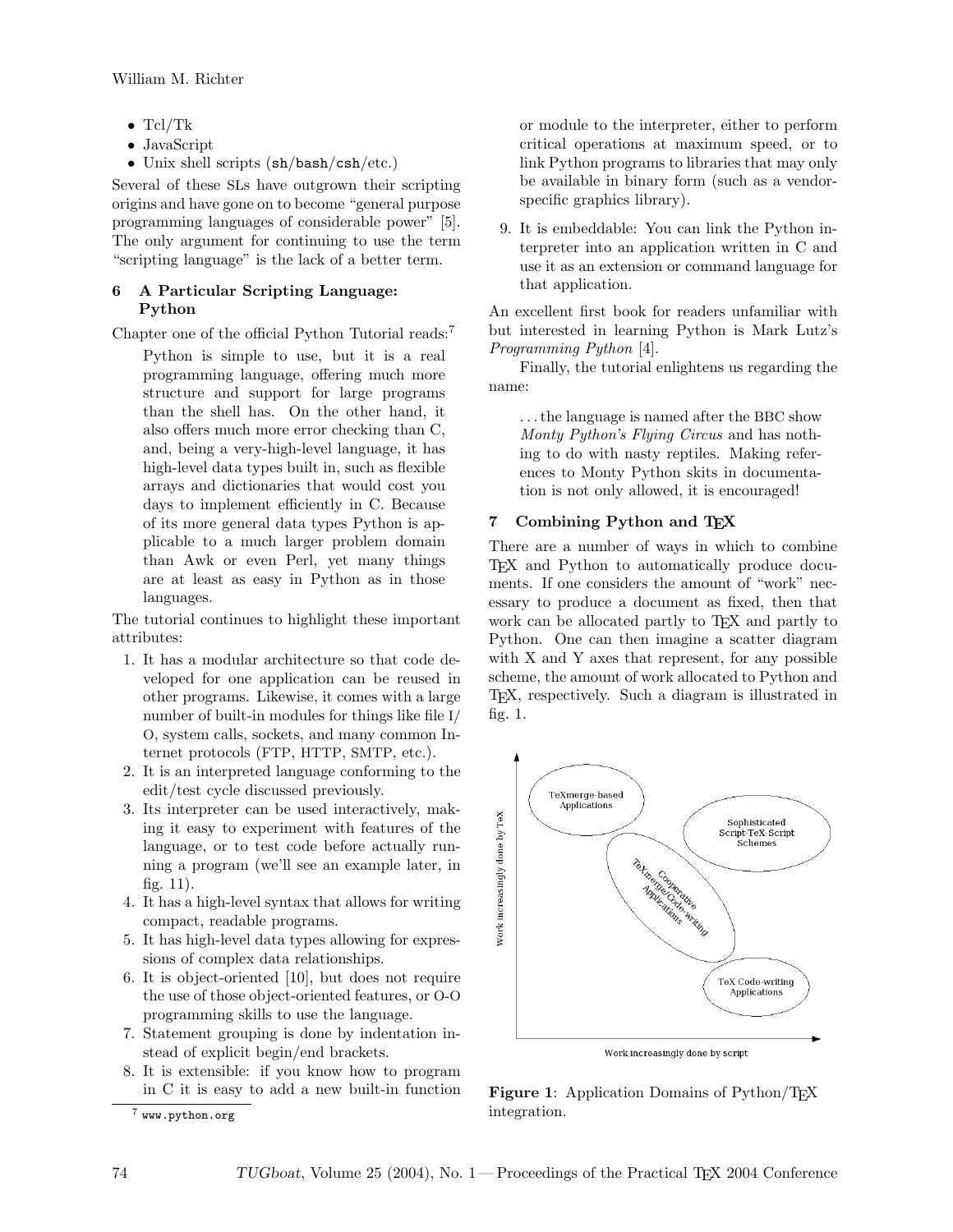The diagram shows several different "application domains", defined by which component (TEX or Python) receives the most development effort, or places the most demands on computing resources. These domains allow us to classify various approaches to Python/TEX integration.

#### 7.1 The Imperative Approach

Imagine writing a Python script that produces a file of TEX code by executing a series of write statements as in fig. 2 and then runs T<sub>F</sub>X and dvips on that file. Here the emphasis is clearly all on the Python script and the details of how the T<sub>EX</sub> code is to be produced; we know TEX will dutifully do its job if it is provided good code. Applications of this nature we call imperative, and occupy the lower right region of fig. 1.

Figure 2: Imperative T<sub>EX</sub> code-writing script.

```
#!/usr/bin/env python
import sys
import os
f = open('MyDocument.tex', 'w')f.write('\\nopagenumbers\n')
f.write('This is my first \\TeX\\ document \
   produced from a script.\n')
f.write('\\vfil\\eject\\bye\n')
f.close()
os.system('tex MyDocument.tex')
os.system('dvips MyDocument')
print 'Done.'
```
This technique is the simplest way to integrate Python and TEX,<sup>8</sup> and is surprisingly effective. Although the example in fig. 2 is trivial, the imperative technique can be used in applications where documents are assembled from a large database of text "snippets". Logic in the Python script provides the "smarts" that determine what snippets to select and how to arrange them for presentation to TEX. More logic and scripts of increasing complexity push the application further to the right on the X-axis in fig. 1.

#### 7.2 Using m4

A slight increase in sophistication (but still remaining near the X-axis of fig. 1, is to employ the macro processor program, m4.<sup>9</sup> m4 [8] is an elaborate search-and-replace engine for text. For example, given the text:

#### Hello, NAME, today is DATE.

If we present that text to m4 as input with the following command-line:

m4 -DNAME=Sally -DDATE='22-June-2004'

the output from m4 would appear as:

Hello, Sally, today is 22-June-2004.

Now we can play the same game as in the imperative approach, but with a new wrinkle: tags can be embedded in our text snippets. Once the TEX code is assembled, it is preprocessed through m4 and then presented to TEX. Here are the steps:

- 1. Assemble TEX code from snippets of text,
- 2. Gather data for tag-replacement from a data source,
- 3. Build m4 command line with -Dname=value arguments for each unique tag in the TEX file,
- 4. Execute the command just built and save the output,
- 5. Present the saved output to TEX.

#### 8 TEXmerge

We now move away from the X-axis of fig. 1.

The m4 approach introduced an important concept: the idea of template files. There exist a large class of applications whose function is to produce, for lack of a better term, "form letters".<sup>10</sup> The m4 technique of the previous section lends itself precisely to this merging application: Build a .tex file with tag names, then repeat steps 2–5 above until end of data. The end result will be a stack of form letters ready to print and drop in the mail.

While m4 is an efficient macro-replacement engine, we know of another engine that eclipses it: TEX. Consider the TEX document in fig. 3.

Figure 3: form.tex: A merge-ready TEX file.

| \nopagenumbers                           |
|------------------------------------------|
| This is my first \TeX\ document produced |
| from a script.                           |
| $\bar{p}$                                |
| Hello, \NAME, today is \DATE.            |
| \vfil\eject                              |

Alone, this file will result in undefined macro references because the macros \NAME and \DATE are not

<sup>8</sup> The other simple extreme would be to prepare an entire document by hand-editing and then have Python run TEX on that file. Quite uninteresting.

<sup>9</sup> Quoting from the m4 manual page: "The m4 utility is a macro processor that can be used as a front end to any

language (e.g., C, ratfor, fortran, lex, yacc)  $\dots$ " and now, T<sub>E</sub>X!

<sup>10</sup> Every technological advance seems to bring with it a raft of nastiness. With email comes spam, with computeraided printing comes the dreaded form letter. At least with TEXmerge, they can be beautiful form letters.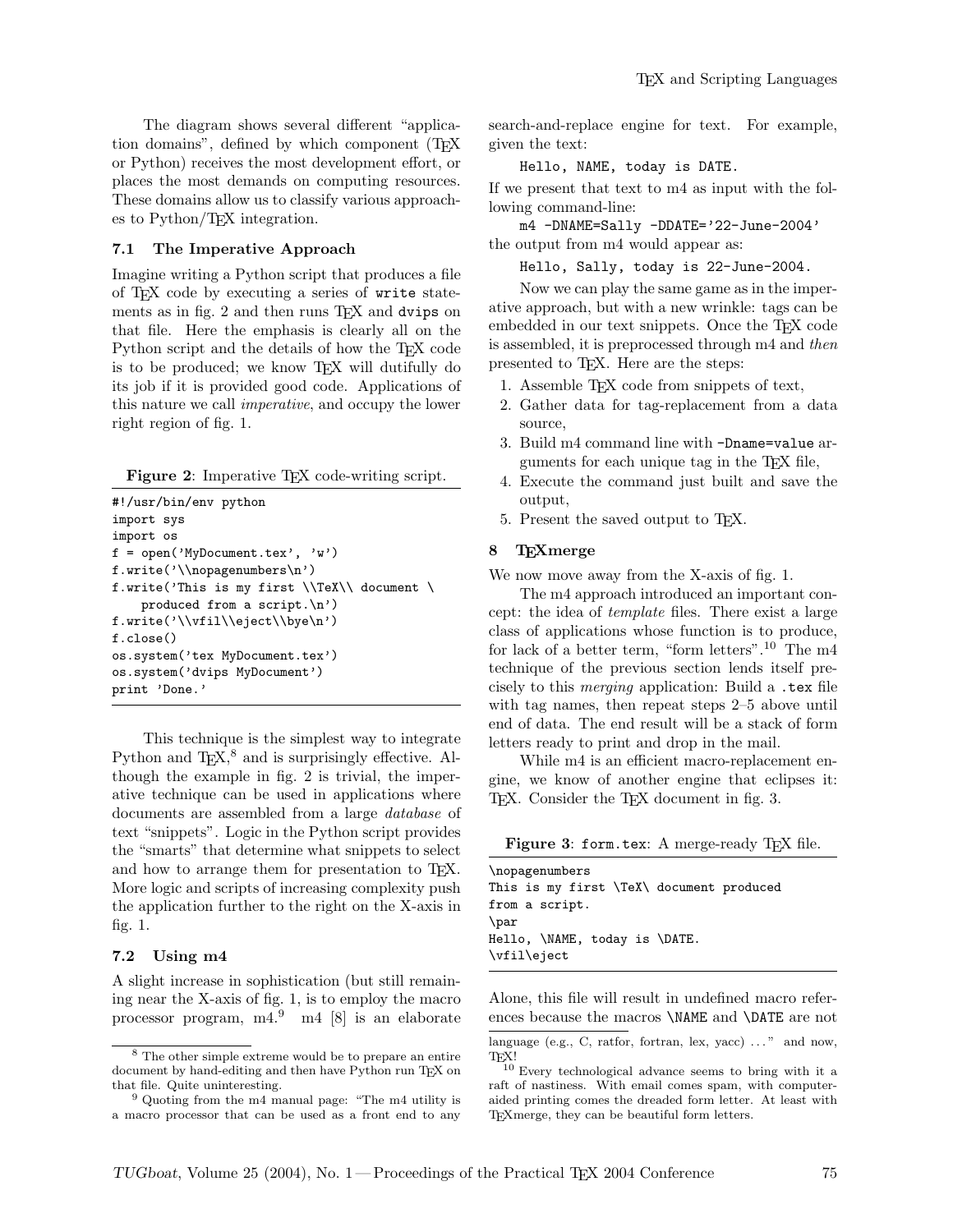defined. However, when used in conjunction with the Python script in fig. 4, it works beautifully.

Figure 4: Imperative T<sub>F</sub>X code-writing script relying on T<sub>E</sub>X's macro replacement facility.

```
#!/usr/bin/env python
import sys
import os
f = open('temp.tex', 'w')f.write('\\def\\NAME{Sally}\n')
f.write('\\def\\DATE{22-June-2004}\n')
f.write('\\input form.tex\n')
f.write('\\bye\n')
f.close()
os.system('tex temp.tex')
os.system('dvips temp')
print 'Done.'
```
Scripts like 4 can be represented schematically as in fig. 5. It is important to note that in this scheme we are dealing with  $two$  (or more)  $text$  tex files: 1) The template file(s) containing the structure of our form letter(s) (more than a single type of form letter can be produced in a single run simply by inputting different template files), which have tags where merge variables are to be inserted, and 2) the temporary file which defines macros for the merge variables and has input commands to bring in the templates. Inside the temporary .tex file there can be many occurrences of the **\def...** and **\input...** lines; one occurrence for each letter to be produced.

#### 8.1 TEXmerge API

The technique illustrated in fig. 4 works well. Data for the merge variables can be arbitrarily long, for example, and TEX will 'do the right thing' and wrap the merged text into our form, etc. But there are problems:

- 1. The biggest problem is data containing tokens having special meaning to T<sub>E</sub>X. If our merge data contains \$,%,&, etc., we have a problem,
- 2. It's rather tedious to read the script, and we find ourselves repeatedly re-implementing this tedious code for every application.

The whole process of opening the temporary .tex file, protecting sensitive tokens, preparing the \def lines for the merge variables, doing the  $\infty$ ... executing T<sub>F</sub>X and the DVI backend need to be formalized inside an application programming interface  $(API).$ 

We call that API "TEXmerge". It was first presented [7] as a C-language API with a Python extension wrapper module. Since that time, the API



Figure 5: Schematic overview of document production via the TEXmerge API.

has been re-written in pure Python and is presented here (see appendix A for a technical description of the API).

First, an example using the T<sub>E</sub>Xmerge API (the TEXmerge module). Fig. 6 re-implements the script presented in fig. 4 using the module-level interface:

Figure 6: A simple Python script using the TEXmerge module-level API functions.

| #!/usr/bin/env python                                |  |  |  |  |
|------------------------------------------------------|--|--|--|--|
| import sys                                           |  |  |  |  |
| import os                                            |  |  |  |  |
| import TeXmerge                                      |  |  |  |  |
| $f = \text{Tekmerge.openOutput}(\text{'temp.text'})$ |  |  |  |  |
| mergeVars = ${\text{'}\text{NAME'}}$ : 'Sally',      |  |  |  |  |
| 'DATE': '22-June-2004'}                              |  |  |  |  |
| TeXmerge.merge('form.tex', mergeVars)                |  |  |  |  |
| TeXmerge.closeOutput(f)                              |  |  |  |  |
| TeXmerge.process('temp.tex', 'dvips')                |  |  |  |  |
| print 'Done.'                                        |  |  |  |  |

Note the following:

1. Access to the TEXmerge module is provided via the import statement: import TeXmerge.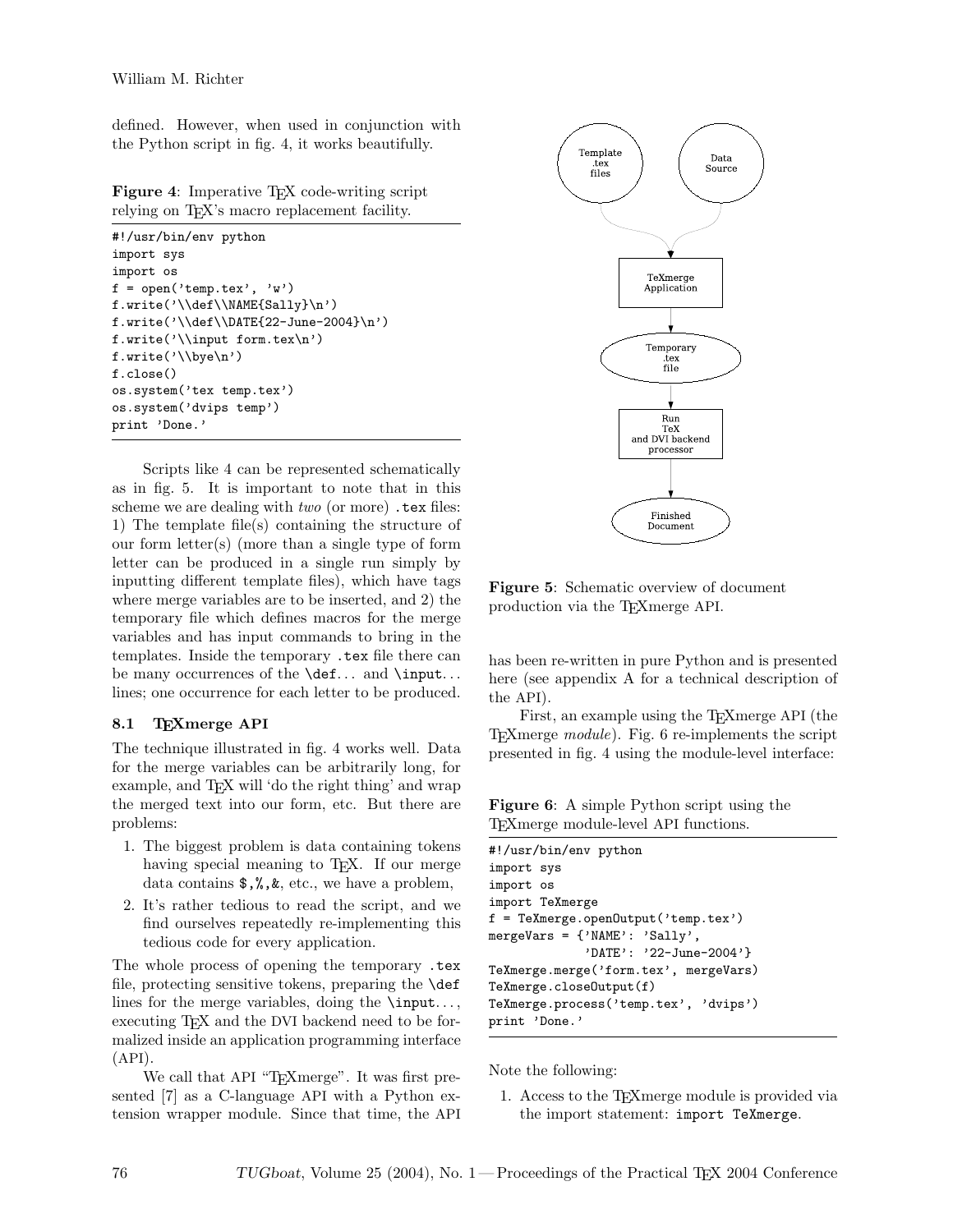- 2. The native Python open/close calls have been replaced with calls to TeXmerge.openOutput() and TeXmerge.closeOutput().
- 3. Merge variables are formally presented to the API as a Python dictionary object.
- 4. The merge() call takes care of protecting sensitive tokens in the merge data that would otherwise confuse T<sub>F</sub>X.
- 5. The os.system() calls have been replaced with TeXmerge.process().

Finally, Python is an object-oriented language, so the TEXmerge module also offers a TEXmerge class. Fig. 7 re-implements fig. 6 using the objectoriented interface:

Figure 7: A simple Python script using the TEXmerge object-oriented interface.

```
#!/usr/bin/env python
import sys
import os
import TeXmerge
mergeObj = TeXmerge.TeXmerge('temp.tex')
mergeVars = {'NAME': 'Sally',
             'DATE': '22-June-2004'}
mergeObj.merge('form.tex', mergeVars)
mergeObj.process('dvips')
print 'Done.'
```
## 9 Going Further with Macros

Now it is time to move up the Y-axis of fig. 1, focus attention on the TEX domain and investigate what benefits can be gained by writing specialized macros to enhance integration with TEXmerge.

## 9.1 Do-Nothing Macros

The first class of macros to be considered is the "donothing" macros. These macros, from TFX's view, evaluate to  $\text{relax}$ . They exist in a T<sub>E</sub>Xmerge template file in order to communicate information to a Python script which scans the template file. A more traditional method used to communicate information to an external entity would be to embed that information in comment strings within the file. Writing first-class macros, however, seems to produce a cleaner, readable file, and is more flexible since a do-nothing macro could, in the future, be turned into a "do-something" macro.

# 9.1.1 Classic Merge Variable Declarations

Do-nothing macros were introduced in the first release of T<sub>F</sub>Xmerge, with the \texmergevar macro. Just looking at a merge-ready template .tex file, it is not immediately clear what the names of all the merge variables are. \texmergevar allows the author of the template file to explicitly state the names of all merge variables that will be referenced in the file by coding:

\texmergevar name

for each merge variable. The TEXmerge module has a module-level method, getNames, which scans a passed .tex file name (and recursively any included files) and returns a list of all declared variable names. Python scripts can inspect T<sub>EX</sub> template files and determine the names of all declared merge variables.

# 9.1.2 Extended Merge Variable Declarations

Several years' use of the T<sub>E</sub>Xmerge API has shown that document-producing applications could be made more robust if a template . tex file could specify precisely what values a merge variable should contain. The need for merge variables to take on only one value from a small set of possible values stems from the use of conditional T<sub>EX</sub> code, via the \ifx control sequence, etc. Conditional typesetting is powerful because it allows documents to become intelligent. A single  $text$  source file can produce entirely different finished documents by testing the value of merge variable(s) and typesetting text accordingly.

A life insurance company, for example, falls under the jurisdiction of every state in which it is licensed to conduct business. A document, say a "sales practice guide", often must contain language mandated by a particular state. Sales practice guides for forty different states may have 90% of their language in common, but each may also have unique state-specific language that none of the others contains. Having a single, intelligent source file, salesPracticeGuide.tex, lowers the cost of change management substantially; changes made to shared text need only be made *once*.

The do-nothing macro \texmergevardef defines merge variables with extended attributes, like this:

\texmergevardef[attrName=attrValue,. . . ] Attributes of the merge variables that can be specified are:

- name  $=$  the name of the merge field.
- type = the type of merge field. The intended use of this attribute is to convey a recommended style of data entry element for graphical (GUI) applications. Valid types are:
	- entry: a simple text entry field,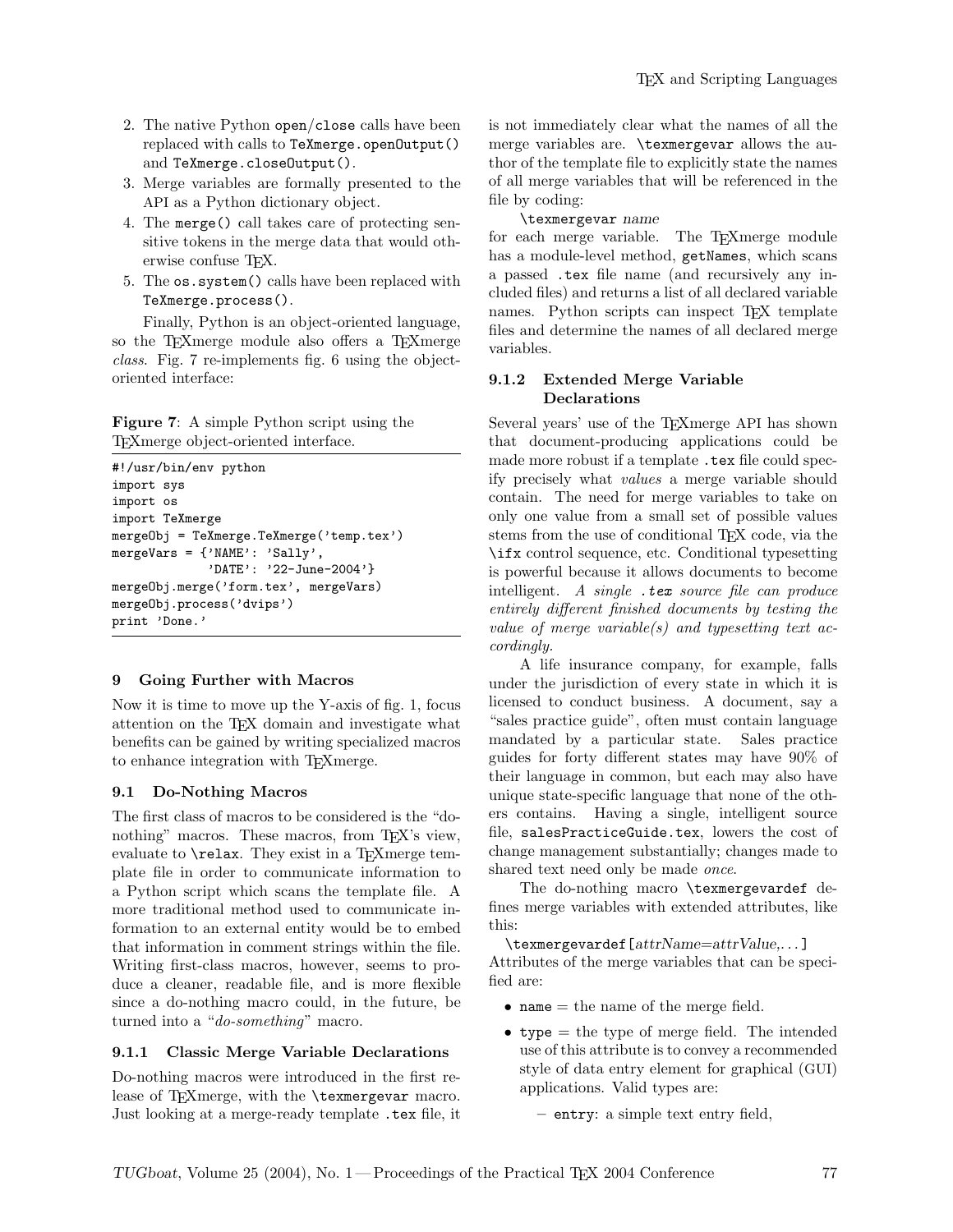Figure 8: A sampling of extended merge variable declarations.

\texmergevardef[name=ISTATE, type=optionmenu,values=TX|OK|AZ|CA|OR|WA,descr=Issuing state] \texmergevardef[name=ONAME,type=entry,descr=Owner name] \texmergevardef[name=APPTYPE,type=radiobutton,values=1|2|3,labels=Employee|Spouse|Child, descr=Applicant type]

Figure 9: Result of getExtendedNames(): a Python dictionary of field-attribute dictionaries

```
{'ISTATE': {'name': 'ISTATE', 'type': 'optionmenu', 'values': ('TX', 'OK', 'AZ', 'CA', 'OR', 'WA'),
'descr' : 'Issuing state'}, 'APPTYPE': {'name': 'APPTYPE', 'type': 'radiobutton','values':
('1', '2', '3'), 'labels': ('Employee', 'Spouse', 'Child'), 'descr': 'Applicant type'}, 'ONAME: {
'name': 'ONAME', 'type': 'entry', 'descr': 'Owner name'}}
```
- text: a multi-line text entry field,
- toggle: a toggle button field,
- optionmenu: a drop-down option menu of choices,
- radiobutton: a set of mutually-exclusive toggle buttons.
- values  $=$  a list of valid values for the variable, separated by  $\vert$ 's.
- labels  $=$  a list of alternate labels that should be associated with the values attribute for display purposes. Used with the toggle, optionmenu, and radiobutton field types.
- descr  $=$  a description of the merge variable.

The T<sub>E</sub>Xmerge module-level function getExtendedNames extracts these extended merge variable definitions, parses them, and returns them in a dictionary (keyed by the name attribute's value) of field attribute dictionaries.<sup>11</sup> Fig. 8 shows an example .tex file with extended merge variable definitions. Fig. 9 shows the return value from applying getExtendedNames on that file.

## 9.1.3 Named Text Blocks

Another class of applications has the need to share identical text between two markup languages: TEX and HTML. Here it is language within the document that needs to be identical (for legal reasons, say) and not the structure of the document that is constant between the two presentation platforms. Indeed, structure of the printed TEX document may be substantially more complex than its briefer, lightweight, HTML cousin. How can the common text be shared between the markup languages?

One way is to make the T<sub>E</sub>X document "own" the text. It declares, via a set of macros, where the common blocks of text begin and end. We refer to these blocks as named text blocks. The demarcation macros look like this:

- $\bullet$  \StartNamedTextBlock[attrName=value...] Text block attributes are as follows:
	- $-$  name  $=$  Name of the text block,
	- seq =Integer; several sections of text can be assigned the same name, but with unique sequence numbers. The extracted text will be a concatenation of like-named blocks, ordered by sequence number,
	- $-$  subkey  $=$ subvalue: See the text for full discussion.
- \StopNamedTextBlock

Once text boundaries have been marked and named with these macros, the text can be extracted and used by the HTML producing part of the application. The TEXmerge module provides a module-level function, getNamedTextBlocks, to extract the named text blocks, and two helper classes TextBlock and TextBlockManager to make accessing the extracted blocks simpler.

We explain the functional use of named text blocks by way of the example file in fig. 10 and the interactive Python interpreter session shown in fig.  $11.^{12}$ 

Note the following:

- 1. The block demarcation macros are essentially invisible to TEX and have no effect on typesetting.
- 2. The TextBlockManager class is used to extract the named blocks. One simply passes a pathname to the .tex file containing named text

<sup>11</sup> getExtendedNames also detects occurrences of the prior texmergevar macro and treats them as extended merge fields having an attribute type = entry.

 $^{12}$  About the interactive interpreter session:  $\gg>\,$  is the interpreter's prompt. Text appearing after that prompt was entered by the user. Python's response appears on the line immediately below the prompt input line.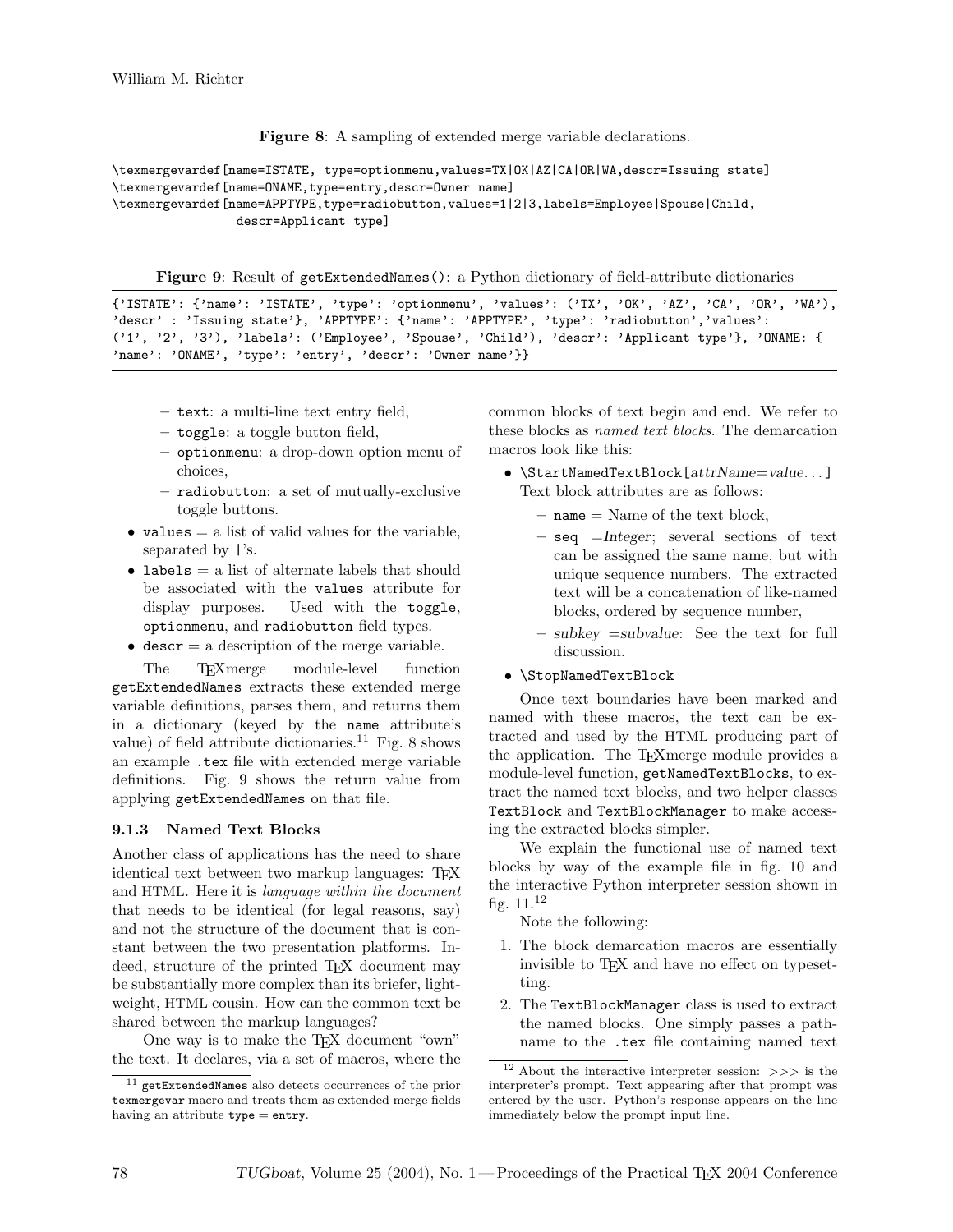Figure 10: TEX file test.tex containing four named text blocks: B1, B2, C1, D1.

```
This is a test document containing \textit{named text blocks.}
\StartNamedTextBlock[name=B1]
This is the first block.
\StopNamedTextBlock
Now for a second block:
\StartNamedTextBlock[name=B2]
Second block
\StopNamedTextBlock
Now for a series of sequenced blocks \ldots
\line{\hbox{\StartNamedTextBlock[name=C1,seq=1]C1.Left\StopNamedTextBlock}\hfil
      \hbox{\StartNamedTextBlock[name=C1,seq=2]C1.Right\StopNamedTextBlock}
}
Finally, a named text block having a subkey:
\StartNamedTextBlock[name=D1,istate=TX]
This text is specific to the state of Texas.
\StopNamedTextBlock
```
Figure 11: Interactive Python interpreter session. Working with named text blocks.

```
[hawkeye2:~/sftug] williamr% python
Python 2.3.2 (#1, Nov 6 2003, 13:18:07)
[GCC 2.95.2 19991024 (release)] on darwin
Type "help", "copyright", "credits" or "license" for more information.
>>> import TeXmerge
>>> o = TeXmerge.TextBlockManager('test.tex')
>>> o
<TeXmerge.TextBlockManager instance at 0x750648>
>>> o.getBlockNames()
['C1', 'B1', 'B2', 'D1']
>>> b1 = o.getBlock('B1')
>>> b1
<TeXmerge.TextBlock instance at 0x72b5d0>
>>> b1.getText()
'This is the first block.'
>>> c1 = o['C1']>>> c1.getTextSegments()
{1: 'C1.Left', 2: 'C1.Right'}
>>> c1.getText()
'C1.Left C1.Right'
>>> d1 = o['D1']
>>> d1.getSubkeys()
['istate']
>>> d1.getSubkeyValues('istate')
['TX']
>>> d1.getText('istate','TX')
'This text is specific to the state of Texas.'
```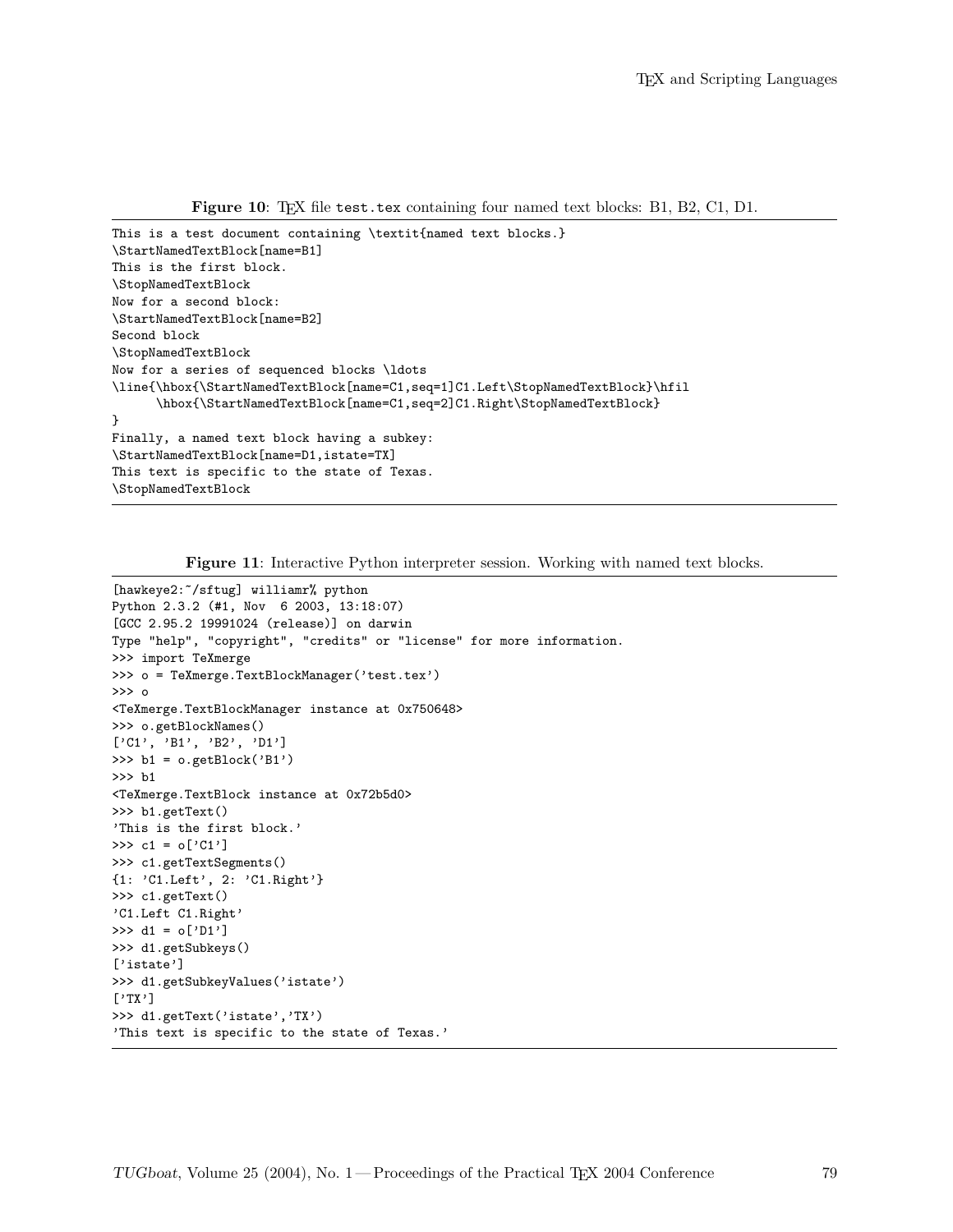

Figure 12: Complex document produced by Hybrid Script-TEX-Script scheme.

blocks in order to instantiate an object of the TextBlockManager class.

- 3. The names of all the text blocks in the file can be retrieved by calling the manager object's getNamedTextBlocks method.
- 4. Individually named text blocks are retrieved via the manager object's getTextBlock method, or simply by indexing the manager using the name of a text block as the index key (as was done for block C1 in fig. 11). Either operation will return a TextBlock object.
- 5. Access to the text of a TextBlock object is via its getText method.

## 9.2 Do-Something Macros

# 9.2.1 Hybrid Script-TEX-Script Scheme: A Case Study

If we have an application where a substantial amount of the document's content may vary, the merge paradigm of T<sub>EX</sub> merge begins to break down under the complexity of so many variables. This is especially true of variable tabular data.

Example: The annotated page shown in fig. 12 is a rate sheet of life insurance premiums. As the figure shows, there is more variable data than static

text on the page. The rate sheet, however, is only one page of a twenty page document. Other pages in its parent document also have variable data, and state-specific language, as well. Overall the document's nature fits well in the T<sub>E</sub>Xmerge scheme; the rate sheet page is the "trouble maker". Another important consideration: the rate sheet needs to be embeddable in many other documents.

We desire a T<sub>F</sub>X macro as in fig. 13 that, when executed, magically produces a finished rate sheet.<sup>13</sup>

Figure 13: Rate sheet macro.

| \MakeRateSheet[uwclass=express, |
|---------------------------------|
| mode=semi-monthly,              |
| groupsize=150,                  |
| formno=test,                    |
| waiver=yes,                     |
| adb=yes                         |
|                                 |

\MakeRateSheet[...] is definitely a *do-some*thing macro. The trick is to do as little work as possible in T<sub>E</sub>X and most of the *something* in a Python script. The work for T<sub>E</sub>X in this case is in two parts:

- 1. Gather macro arguments and marshal them into a Python script command-line, then execute the command with \write18.
- 2. Input and typeset the TEX code produced by the Python script.

We call schemes such as these *hybrid* or *Script*-TEX-Script schemes. The job of the secondary script (the one executed by T<sub>EX</sub> via  $\write 18$ ) is to act on arguments received from TEX, or from some other external source, do whatever calculations, etc., and output TEX code. The whole scheme is represented in fig. 14. Since the secondary script is unbounded by the complexity and amount of TEX code that may be returned, hybrid schemes are the ultimate in flexibility.

## 9.2.2 Document Template Macros

Document template macros also fall into the class of do-something macros. Another case study will serve as a description of their functionality. T<sub>E</sub>Xmerge is in widespread use at Texas Life having applications in almost every major department, from Marketing, to New Business, to Policy Owner Service, to Computing Services. Several years ago, a graphic artist was hired to develop a new 'look-and-feel' for all printed material disseminated from the company. A

<sup>13</sup> Writing parameter based macros such as these is effortless with the aid of support macros found in Hans Hagen's ConT<sub>E</sub>X<sub>t</sub> macro package.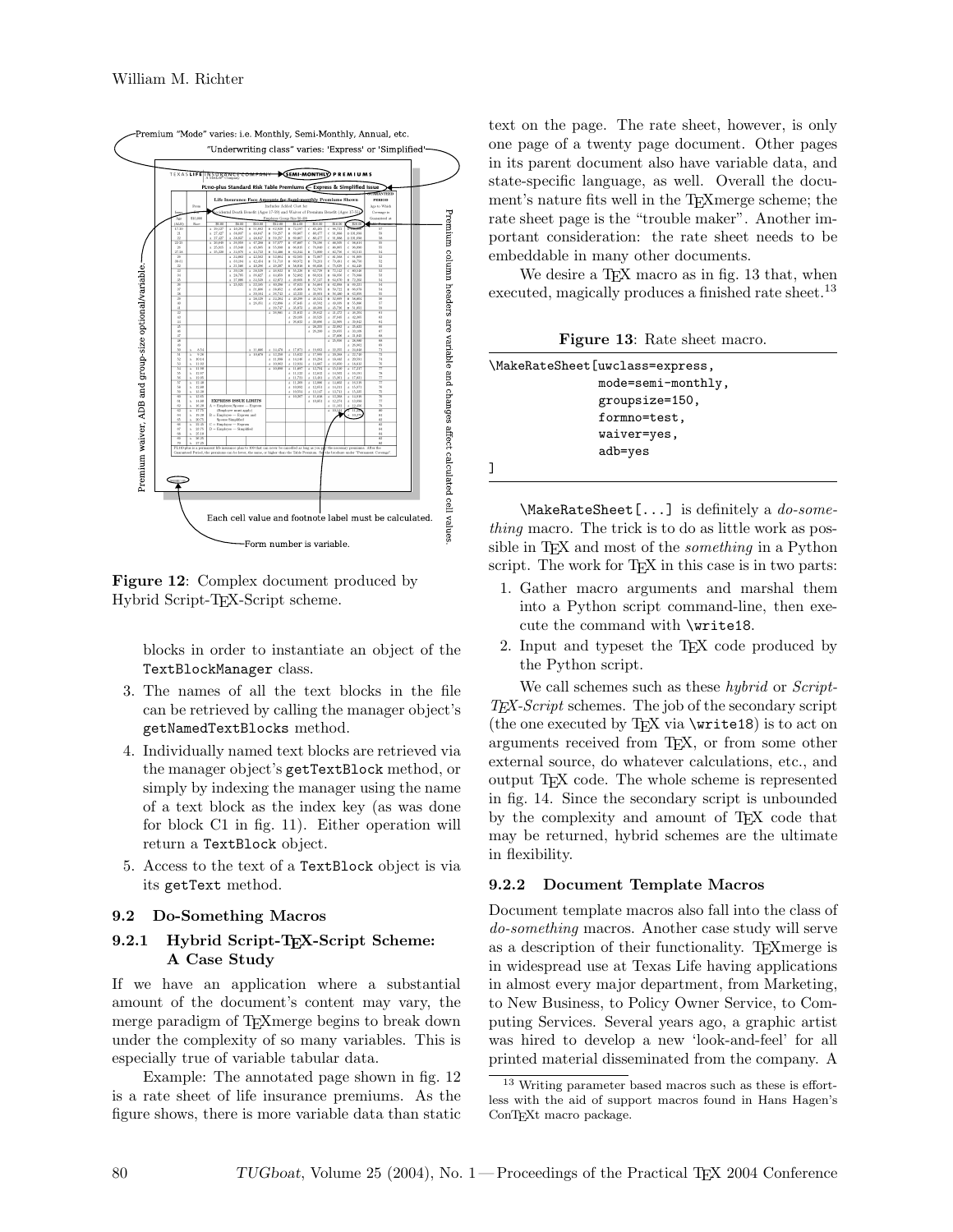

Figure 14: Schematic overview of document production via the hybrid technique.

new graphics standards manual was written and all parts of the company were informed that compliance with the new standard was mandatory by a set date. This directly affected users of T<sub>E</sub>Xmerge. The Policy Owner Service department, for example, had 600+ TEXmerge-based form letters used daily for corresponding with clients. Compounding the problem were the non-standard fonts and a peculiar format to which standard letterhead should conform: a wide left margin, except for various items that were to remain left hanging, right-justified. How could over 600 documents be quickly converted to this new format? Language inside the documents could remain unaltered; only the structure was changing.

Serendipitous earlier decisions, made when originally planning and setting up the T<sub>E</sub>Xmerge letters, made conversion to the new graphics standard straightforward. The serendipity was in a decision to separate the text for the body of each letter into its own .tex file. That being the case, all that was needed was a mechanism to enforce the policy of the graphics standard; a way to automatically produce the required layout of the document. This we do with so-called template macros. Fig. 15 shows the structure enforced by the \StartClientLetter



Figure 15: Template view for the client-letter macro.

macro. Based on a *plug-and-socket* model, it relies heavily on macro parameters (almost all having default values), as can be seen in the figure. Template macros classify parameters into three categories:

- Simple parameters: parameter names beginning with mp,
- Data sockets: parameter names beginning with sd,
- Slots: parameter names beginning with  $s1$ .<sup>14</sup>

The mpSkip... parameters (gray strips shown in fig. 15) can be specified to alter whitespace. Merge variable data is connected to a template using a *plug*and-socket model. Merge variable names are termed plugs and the sd... macro parameters are termed sockets. One plugs a variable to particular position on the letter by equating the name of the plug with the desired socket name. The socket names are shown on the template letter in fig. 15 with default plug values in parenthesis. Finally, slots are macro parameters that can accept arbitrary TEX code as arguments.

<sup>14</sup> There are two other prefixes: ss, related to insertion of digitized versions of handwriting signatures; and sf, related to input files.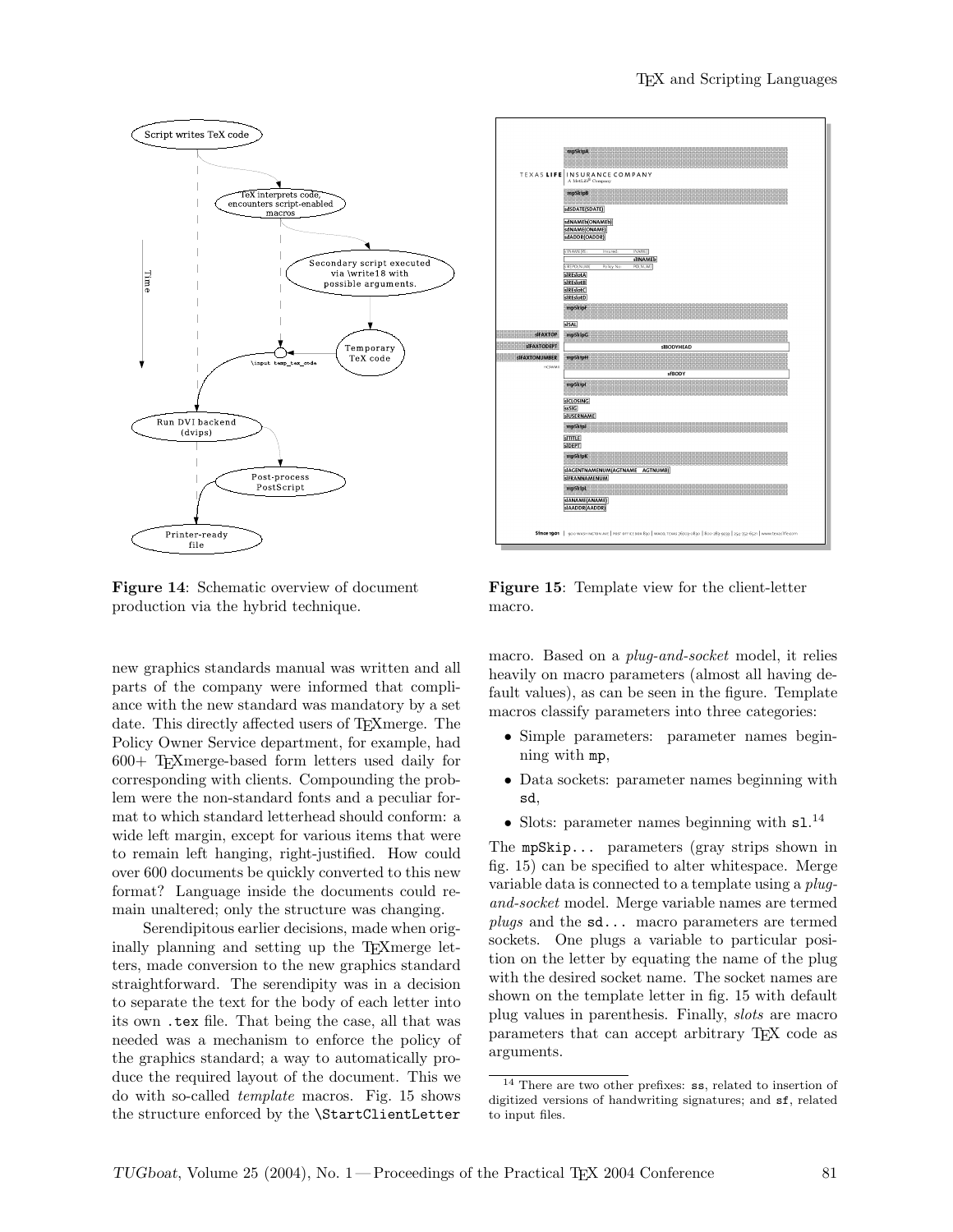

Figure 16: Sample letter produced using the client-letter macro.

The body of the letter can be supplied to the template macro in one of two ways:

- 1. Put the text of the body into a separate .tex file and pass the name of the file in the sfBODY parameter,
- 2. Code text of the body immediately after invoking \StartClientLetter. In this case the letter must end with \FinishClientLetter.

Finally, fig. 16 shows a sample letter produced from the \StartClientLetter macro.

# 10 Building GUI Applications with **TEXmerge**

So far, our discussion of T<sub>E</sub>Xmerge has tended toward batch-style applications. The API is also effective in building GUI applications. The module's getNames and getExtendedNames functions provide useful metadata about merge fields, which can be used to construct user interfaces. Python is equally effective in programming GUI interfaces. The "Gimp Toolkit"<sup>15</sup> is especially easy to access from Python and provides a robust set of GUI interface components, including Pixmap buffers which,

along with Ghostscript<sup>16</sup>, can be used to effectively render PostScript.

# 10.1 TEXmerge— the Application

The T<sub>E</sub>X merge API was originally developed for use in an interactive application, also called TEXmerge, for production of form letters. Originally written in C and based on the Motif toolkit, the current version is written in pure Python and is based on GTK+ 2.4. The application is arranged around *categories* of correspondence (collections of form letters, grouped by activity. Each activity category's letters are stored in a category subdirectory.

A sample TEXmerge main application window is shown in fig. 17. A category frame consists of the document selection window on the left, and a set of merge variable data entry fields on the right. A single set of input fields (a record), generates a single copy of the associated letter. Control buttons exist along the bottom to accomplish tasks such as adding new records, removing records, printing, and saving. A built-in PostScript viewer (not visible) is also provided to view the letter before printing or saving.

# 10.2 TEXtool

As long as we're writing GUI applications, why not write one that aids in the development of TFXmerge documents? TEXtool is an integrated development utility for editing, "TEX'ing", and viewing TEXmerge documents. Figs. 18, 19, and 20 are three successive views of the application, each view revealing one of the major notebook tab pages: Document, Editor, and Preferences.

Applications of this style exist that are more effective in general; however, T<sub>E</sub>Xtool is unique because it is oriented especially for TEXmerge documents. It also shows the feasibility of integrating TEX into a non-trivial GUI application written in a scripting language. As can been gleaned from the figures, the Document tab displays the input frame of TEXmerge variables as they will appear in the normal T<sub>E</sub>X merge application. The edit/test cycle can be quickly done all inside a single application window.

## 11 The Big Picture at Texas Life

As mentioned in the case studies earlier, TEXmerge is in widespread use at Texas Life. Fig. 21 is reproduced from [7]. It is a convincing illustration of how effective T<sub>F</sub>X can be as a document production engine, especially if combined with the right scripting

 $15$  www.gtk.org and www.pygtk.org.

<sup>16</sup> www.ghostscript.com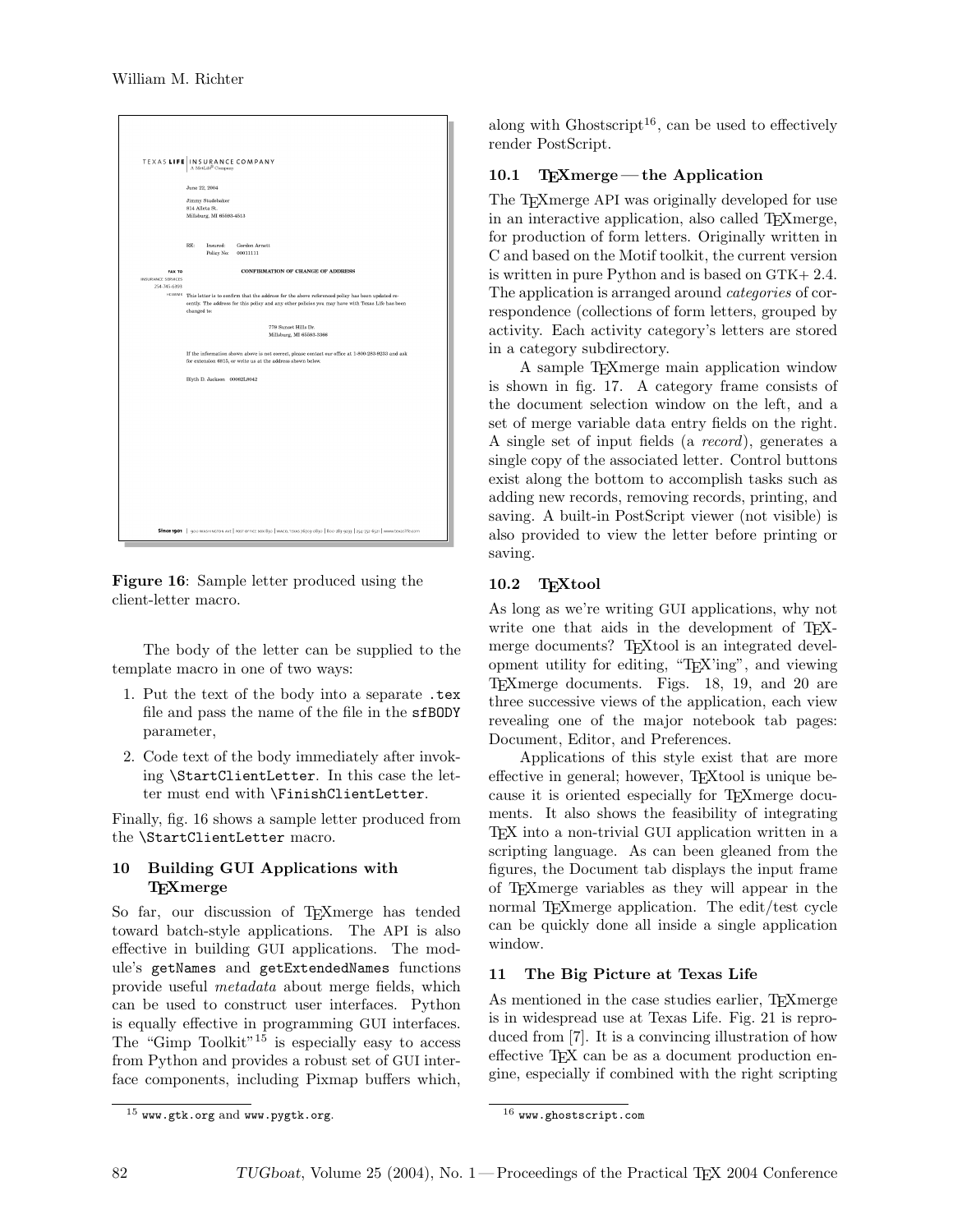| $\circ$                                                                                                                                                                     |               |          | TeXmergeApp.py                             |     |               |              |                        | 000       |
|-----------------------------------------------------------------------------------------------------------------------------------------------------------------------------|---------------|----------|--------------------------------------------|-----|---------------|--------------|------------------------|-----------|
| billing claims_a_s claims_acceldb claims_wp_woc complaints conservation deathclaims endorsements forms funding lapse_reinstatement loans maturities misc policy_changes \J> |               |          |                                            |     |               |              |                        |           |
| Multi-Document                                                                                                                                                              | POLNUM        | 00011111 |                                            |     |               |              |                        | 000867601 |
| Documents                                                                                                                                                                   | AGTNAME       |          | Blyth D. Jackson                           |     |               |              |                        |           |
| agent_memo.xmc                                                                                                                                                              | AGTNUMB       |          | 00062L8042                                 |     |               |              |                        |           |
| authorize_prem_inc_letter.xmc<br>draft_in_grace_incr_autho.xmc                                                                                                              | FRANNAME      |          |                                            |     |               |              |                        |           |
| have_pac_form_need_voidck.xmc                                                                                                                                               | FRANNUM       |          |                                            |     |               |              |                        |           |
| have_voidck_need_pac_form.xmc<br>need_addl_money.xmc                                                                                                                        | <b>INAME</b>  |          | Gordon Amett                               |     |               |              |                        |           |
| no_response_need_addl_money.xmc                                                                                                                                             | <b>INAMEb</b> |          |                                            |     |               |              |                        |           |
| notice_of_address_change.xmc                                                                                                                                                |               |          | 814 Alleta St.<br>Millsburg, MI 65593-4513 |     |               |              |                        |           |
| notice_of_returned_item.xmc<br>refund_monthly_direct_prem.xmc                                                                                                               | LADDR         |          |                                            |     |               |              |                        |           |
| return_initial_premium.xmc                                                                                                                                                  |               |          |                                            |     |               |              |                        |           |
| send_pac_form.xmc<br>special_letter.xmc                                                                                                                                     |               |          | 779 Sunset Hills Dr.                       |     |               |              |                        |           |
| worksheet_group_death_claim.xmc                                                                                                                                             |               |          | Millsburg, MI 65593-3366                   |     |               |              |                        |           |
|                                                                                                                                                                             | OADDR         |          |                                            |     |               |              |                        |           |
|                                                                                                                                                                             |               |          |                                            |     |               |              |                        |           |
|                                                                                                                                                                             | ONAME         |          | Jimmy Studebaker                           |     |               |              |                        |           |
|                                                                                                                                                                             | SDATE         |          | June 22, 2004                              |     |               |              |                        |           |
|                                                                                                                                                                             |               |          |                                            |     |               |              |                        |           |
|                                                                                                                                                                             |               |          |                                            |     |               |              |                        |           |
|                                                                                                                                                                             |               |          |                                            |     |               |              |                        |           |
|                                                                                                                                                                             |               |          |                                            |     |               |              |                        |           |
|                                                                                                                                                                             |               |          |                                            |     |               |              |                        |           |
|                                                                                                                                                                             |               |          |                                            |     |               |              |                        |           |
|                                                                                                                                                                             |               |          |                                            |     |               |              |                        |           |
|                                                                                                                                                                             |               |          |                                            |     |               |              |                        |           |
|                                                                                                                                                                             |               |          |                                            |     |               |              |                        |           |
|                                                                                                                                                                             |               |          |                                            |     |               |              |                        |           |
|                                                                                                                                                                             |               |          |                                            |     |               |              |                        |           |
|                                                                                                                                                                             |               |          |                                            |     |               |              |                        |           |
|                                                                                                                                                                             |               |          |                                            |     |               |              |                        |           |
|                                                                                                                                                                             |               |          |                                            |     |               |              |                        |           |
|                                                                                                                                                                             |               |          |                                            |     |               |              |                        |           |
|                                                                                                                                                                             |               |          |                                            |     |               |              |                        |           |
|                                                                                                                                                                             |               |          |                                            |     |               |              |                        |           |
|                                                                                                                                                                             |               |          |                                            |     |               |              |                        |           |
|                                                                                                                                                                             |               |          |                                            |     |               |              |                        |           |
| $\sim$                                                                                                                                                                      | $\mathsf{L}$  |          |                                            |     |               |              | ₽                      |           |
| $\mathbb{G}\mathbb{O}$                                                                                                                                                      | New           |          | Print                                      | FAX | Remove Record | Cancel Frame | Save Frame             |           |
|                                                                                                                                                                             |               |          |                                            |     |               |              | Queue View Log Go Back |           |

Figure 17: The TEX<br>merge application main window.

| $\circ$                      | textool.pv                                                       | 000                                                                                                                                                                                                                                           |
|------------------------------|------------------------------------------------------------------|-----------------------------------------------------------------------------------------------------------------------------------------------------------------------------------------------------------------------------------------------|
| Documents Editor Preferences | Preview Log                                                      |                                                                                                                                                                                                                                               |
| /usr1/hcswmr/sftug           | $\overline{\phantom{a}}$<br>Source Files:                        | /usr1/hcswmr/sftug/t.tex: 1 of 1                                                                                                                                                                                                              |
| Cxpt3                        | Main:<br>Edit /usr1/hcswmr/sftug/t.tex                           |                                                                                                                                                                                                                                               |
| Pyingres.tex                 | \input<br>Edit 72.tex                                            | $\mathbf{r}$                                                                                                                                                                                                                                  |
| TeXmergeAPI.tex              | Merge Fields<br><b>YEAR</b>                                      | abe to ting to ting. 123 YES! YES!YES!YES!YES!YES!YES!IT FINALLY WORKS !!!!                                                                                                                                                                   |
| ab.tex                       | Text field test                                                  | There are three ways to integrate TgX with scripting hingsages:<br>1) The simplest way is to write a script which produces TgX code in a file, and then                                                                                       |
| abstract1.tex                |                                                                  | automatically run TEX on that file.<br>2) Second way is to write the TrX code manually, placing "placeholders" in the file                                                                                                                    |
| <b>I</b> fifo.tex            | $\overline{A}$                                                   | at points where merge variables are to be inserted. the process of replacing these<br>placeholders with actual data is carried out via the program m4.<br>3) Finally, the third way is to use TEX's own macro facilities for replacing place- |
| Frelax.tex                   | B                                                                | bolders with merge data.                                                                                                                                                                                                                      |
| <b>Elrichter.tex</b>         |                                                                  | Now it's time to think about the Preferences class. The following items are need-<br>ed: . Rebuild timeout . FORMAT . to show log on error or not directory                                                                                   |
| Fichter <sub>2.tex</sub>     | $\epsilon$                                                       |                                                                                                                                                                                                                                               |
| sftug wmr.tex                | Entry field test                                                 | now is the time. - now is not the time.<br>Have you ever driven an SUV?                                                                                                                                                                       |
| <b>E</b> show.tex            |                                                                  | Text seg. 1 for B1. Text seg. 1 for B2.<br>Text seg. 1 for B3. Continuation of text block B3                                                                                                                                                  |
| slide.tex                    | $\blacktriangle$<br>AZ<br><b>Issuing State</b><br>ISTATE-TX<br>÷ | ABC XYZ Text seg. 1 for B3. ISTATE-TX Continuation of text block B3<br>xxx Additional text for BL                                                                                                                                             |
| $E$ ttex                     | Option                                                           | Is your whicle a gas gazzler?                                                                                                                                                                                                                 |
| Elt2.tex                     | $\div$<br>V <sub>1</sub><br>Menu test                            |                                                                                                                                                                                                                                               |
| <b>I</b> Wmr.tex             |                                                                  |                                                                                                                                                                                                                                               |
| wmr ap.tex                   | Radio option test Label1 Label2 Label3 Label4                    |                                                                                                                                                                                                                                               |
| wmr s1.tex                   | <b>SECVAR</b>                                                    |                                                                                                                                                                                                                                               |
| wmr s2.tex<br>wmr s3.tex     |                                                                  |                                                                                                                                                                                                                                               |
| wmr_s4.tex                   | Toggle button test<br>Test Toggle                                |                                                                                                                                                                                                                                               |
| wmr s5.tex                   | $\div$<br>a <sub>0</sub><br>xyz                                  |                                                                                                                                                                                                                                               |
| <b>Extex</b>                 |                                                                  |                                                                                                                                                                                                                                               |
|                              |                                                                  |                                                                                                                                                                                                                                               |
| $\blacktriangleleft$         | $\vert \cdot \vert$                                              |                                                                                                                                                                                                                                               |
| New File<br>Open             | Refresh<br>View<br>Pray<br>Vext                                  | First 1 1<br>Last $\overline{1}$                                                                                                                                                                                                              |

Figure 18: The textool application with the Documents tab visible.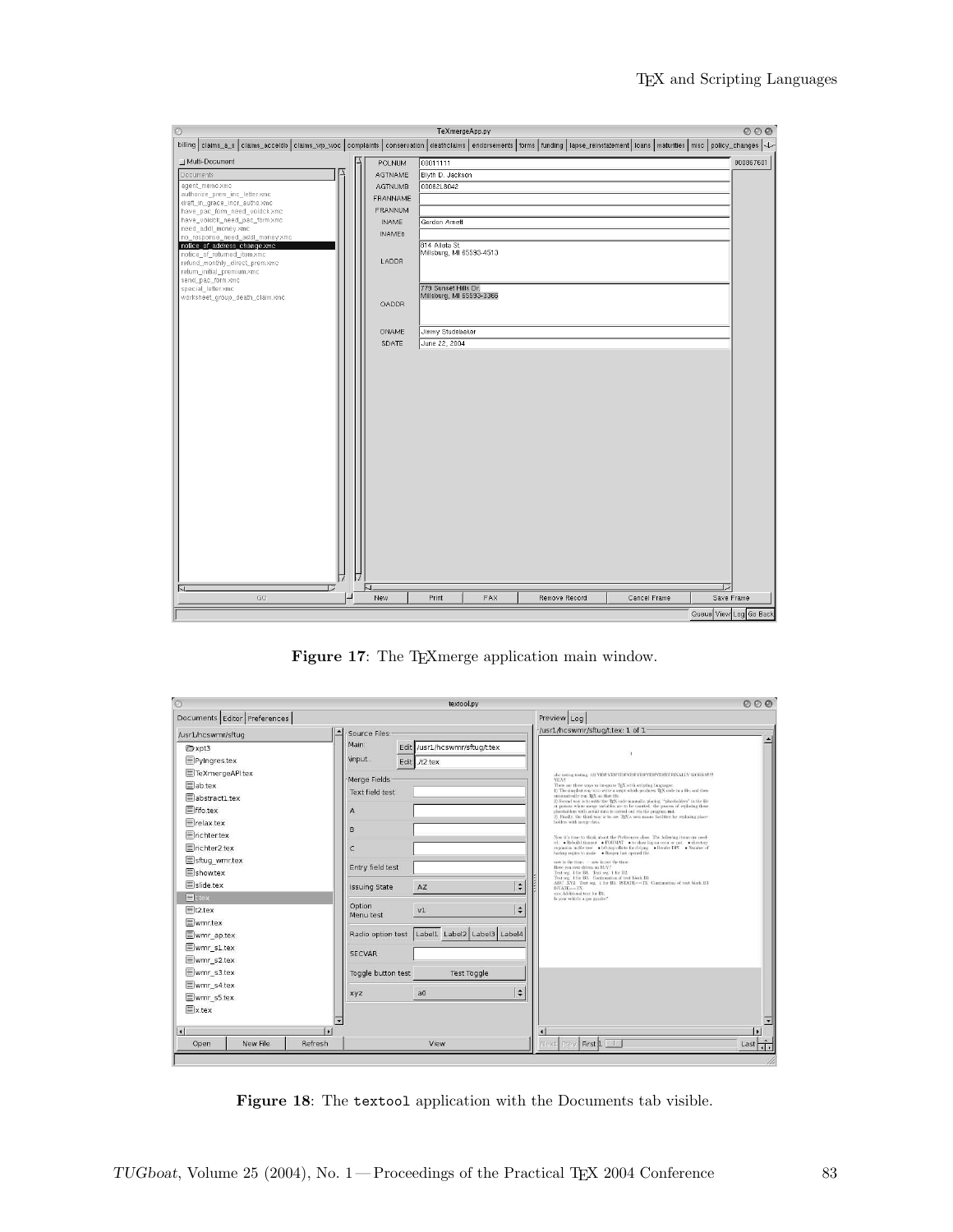| $\circ$                                                                                                                                                                                                                                                                                                                                                                                                                                                                                                                                                                                                                                                                                                                                                                                                                                                                             | textool.pv                                                                                                                                                                                                                                                                                                                                                                                                                                |                                                                                                                                                                                                                                                                                                                                                                                                                                                                                                                                                                                                                                                                                                                                                                                                                                                                                                                                                                                                                                                                                                                                                                                                                           | 000  |
|-------------------------------------------------------------------------------------------------------------------------------------------------------------------------------------------------------------------------------------------------------------------------------------------------------------------------------------------------------------------------------------------------------------------------------------------------------------------------------------------------------------------------------------------------------------------------------------------------------------------------------------------------------------------------------------------------------------------------------------------------------------------------------------------------------------------------------------------------------------------------------------|-------------------------------------------------------------------------------------------------------------------------------------------------------------------------------------------------------------------------------------------------------------------------------------------------------------------------------------------------------------------------------------------------------------------------------------------|---------------------------------------------------------------------------------------------------------------------------------------------------------------------------------------------------------------------------------------------------------------------------------------------------------------------------------------------------------------------------------------------------------------------------------------------------------------------------------------------------------------------------------------------------------------------------------------------------------------------------------------------------------------------------------------------------------------------------------------------------------------------------------------------------------------------------------------------------------------------------------------------------------------------------------------------------------------------------------------------------------------------------------------------------------------------------------------------------------------------------------------------------------------------------------------------------------------------------|------|
| Documents Editor Preferences                                                                                                                                                                                                                                                                                                                                                                                                                                                                                                                                                                                                                                                                                                                                                                                                                                                        |                                                                                                                                                                                                                                                                                                                                                                                                                                           | Preview Log                                                                                                                                                                                                                                                                                                                                                                                                                                                                                                                                                                                                                                                                                                                                                                                                                                                                                                                                                                                                                                                                                                                                                                                                               |      |
| t.tex t2.tex                                                                                                                                                                                                                                                                                                                                                                                                                                                                                                                                                                                                                                                                                                                                                                                                                                                                        |                                                                                                                                                                                                                                                                                                                                                                                                                                           | /usr1/hcswmr/sftug/t.tex: 1 of 1                                                                                                                                                                                                                                                                                                                                                                                                                                                                                                                                                                                                                                                                                                                                                                                                                                                                                                                                                                                                                                                                                                                                                                                          |      |
| \def\texmergevar #1{\relax}<br>\texmergevar A<br>\texmergevar B<br>\texmergevar C abc_testing testing, 123\ YES! YES!YES!YES!YES!YES!YES!%\vfil\eject<br>%%TEXMFORMAT=@context:cont-en<br>IT FINALLY WORKS !!!!! YEA !!<br>There are three ways to integrate \TeX\ with scripting languages:<br>that file<br>carried out via the program {\bf m4}.<br>\vskip1.0cm<br>Now it's time to think about the Preferences class. The following items are needed:<br>\def\\#1{\$\bullet\$ #1\quad}<br>\\{Rebuild timeout}\\{FORMAT}\\{to show log on error or not}<br>\\{directory expansion in file tree}<br>W{left,top offsets for dvipng}<br>WRender DPI<br>\\{Number of backup copies to make}<br>\\{Reopen last opened file.}<br><b>\bigskip</b><br>%\vfil\eiect<br>now is the time --- now is not the time<br>\def\texmergevardef[#1] {\relax}<br>\def\StartNamedTextBlock[#1]{\relax} | 1) The simplest way is to write a script which produces \TeX\ code in a file, and then automatically ru<br>2) Second way is to write the \TeX\ code manually, placing ""placeholders" in the file at poinsts whe<br>merge variables are to be inserted. the process of replacing these placeholders with actual data is<br>3) Finally, the third way is to use \TeX's own macro facilities for replacing placeholders with merge di-<br>岡 | <b>YEAR</b><br>There are three ways to integrate TgX with scripting hingsages:<br>1) The simplest way is to write a serior which produces TeX code in a file, and then<br>automatically run TrX on that file.<br>2) Second way is to write the TgX code manually, placing "placeholders" in the file<br>at points where merge variables are to be inserted, the process of replacing these<br>placeholders with actual data is carried out via the program m-4.<br>3) Finally, the third way is to use TpX's own macro facilities for replacing place-<br>holders with merge data.<br>Now it's time to think about the Preferences class. The following items are need-<br>ed: . Rebuild timeout . FORMAT . to show log on error or not directory<br>expansion in file tree . Ieft.top offsets for dvipng . Render DPI . Number of<br>backup copies to make - Beopen last opened file.<br>now is the time. - now is not the time.<br>Have you ever driven an SUV?<br>Text sec. 1 for B1. Text sec. 1 for B2<br>Text seg. 1 for B3. Continuation of text block B3<br>ABC XYZ Text seg. 1 for B3 ISTATE -- TX Continuation of text block B3<br>$ISTATE - TX$<br>xxx Additional text for BL<br>Is your whicle a gas gazzler? |      |
| Save                                                                                                                                                                                                                                                                                                                                                                                                                                                                                                                                                                                                                                                                                                                                                                                                                                                                                | Rebuild                                                                                                                                                                                                                                                                                                                                                                                                                                   | Prev First 1<br>Vext                                                                                                                                                                                                                                                                                                                                                                                                                                                                                                                                                                                                                                                                                                                                                                                                                                                                                                                                                                                                                                                                                                                                                                                                      | Last |

Figure 19: The textool application with the Editor tab visible.

| textool.pv                                                                                                                                                                                                           |                                                                                                                                                                                                                                                                                                                                                                                                                                                                                                                                                                                                                                 | 000  |
|----------------------------------------------------------------------------------------------------------------------------------------------------------------------------------------------------------------------|---------------------------------------------------------------------------------------------------------------------------------------------------------------------------------------------------------------------------------------------------------------------------------------------------------------------------------------------------------------------------------------------------------------------------------------------------------------------------------------------------------------------------------------------------------------------------------------------------------------------------------|------|
| Documents Editor Preferences                                                                                                                                                                                         | Preview Log                                                                                                                                                                                                                                                                                                                                                                                                                                                                                                                                                                                                                     |      |
| Rendering & Preview                                                                                                                                                                                                  | /usr1/hcswmr/sftug/t.tex: 1 of 1                                                                                                                                                                                                                                                                                                                                                                                                                                                                                                                                                                                                |      |
| Paper size: letter $\left  \bullet \right $ Resolution: 100<br>$\vert \cdot \vert$<br>Preview mode: Fit-in-window $\leftarrow$ Preview offsets (in centimeters): Left: 1.500<br>$\div$ Top: 1.500                    | <b>VEAR</b><br>There are three ways to integrate TgX with scripting hanguages:<br>1) The simplest way is to write a script which produces TgX code in a file, and then<br>automatically run TEX on that file.<br>2) Second way is to write the TrX code manually, placing "placeholders" in the file<br>at poinsts where merge variables are to be inserted, the process of replacing these<br>placeholders with actual data is carried out via the program m4.<br>3) Finally, the third way is to use TgX's own macro facilities for replacing place-<br>holders with merge data.                                              |      |
| TeX-<br>TeX Format: Determine automatically<br>Rebuild timeout (in milliseconds): 700<br>$\mathbb{R}^+$<br>□ Show log on rebuild error                                                                               | Now it's time to think about the Preferences class. The following items are need-<br>ed: . Rebuild timeout . PORMAT . to show log on error or not . directory<br>expansion in file tree . heft.top offsets for dvipng . Render DPI . Number of<br>backup copies to make - Respen last opened file.<br>now is the time. - now is not the time.<br>Have you ever driven an SUV?<br>Text seg. 1 for B1. Text seg. 1 for B2.<br>Text seg. 1 for B3. Continuation of text block B3<br>ABC XYZ Text seg 1 for B3 ISTATE-TX Continuation of text block B3<br>ISTATE-TX<br>xxx Additional text for B1.<br>Is your whicle a gas guzzler? |      |
| Misc<br>F<br>Number of backup versions: 1<br>√ Reload last open document at startup<br>Preferred printer queue: 13 ≑<br>√ Automatically expand document directories<br>Make PDF snapshot<br>Make PostScript snapshot |                                                                                                                                                                                                                                                                                                                                                                                                                                                                                                                                                                                                                                 |      |
|                                                                                                                                                                                                                      | Prev First 1 1<br>Next                                                                                                                                                                                                                                                                                                                                                                                                                                                                                                                                                                                                          | Last |

Figure 20: The textool application with the Preferences tab visible.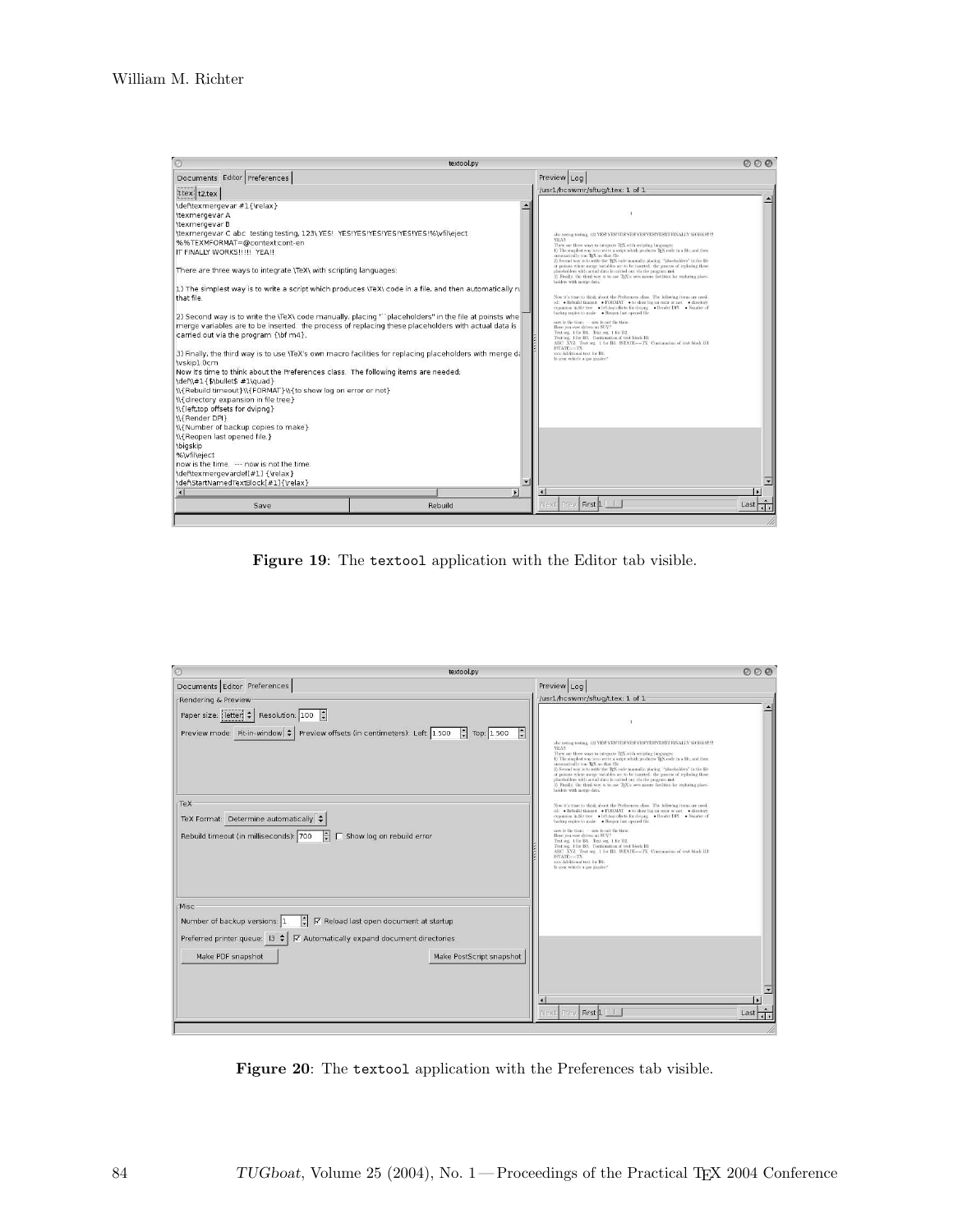

Figure 21: The big picture of T<sub>E</sub>Xmerge at Texas Life.

language (Python). Most of the ovals in the figure use TEXmerge in some fashion. An important lesson learned is that once a facility like T<sub>E</sub>Xmerge is available, the movement of documents between systems becomes much simpler. Only data required to build documents need be communicated along the arrows in the figure. Documents are only built and rendered when necessary for viewing or printing.

## 12 Conclusion

Because T<sub>EX</sub> is an ASCII text markup language, it is effective to write computer codes to process the TEX code for purposes other than typesetting. Scripting languages simplify writing these extraction codes. Embedding metadata into TEX files via simple macros allows the TEX author to communicate information to other computer applications. And, finally, using TEX alongside scripting languages in an automated document production environment provides flexibility and robustness to meet almost any demand imaginable. "Hacking" with scripting languages has never been simpler. Now is the time for more people to become *script literate*; the author encourages those with little or no programming experience to mix up a scripting language with their favorite TEX macro package.

## References

- [1] Bruce Eckel. Strong typing vs. strong testing. 2003. http://www.mindview.net/WebLog/ log-0025.
- [2] Paul Graham. Hackers and painters. 2004. http://www.paulgraham.com/hp.html.
- [3] Donald E. Knuth. The Art of Computer Programming, volume 1. Addison-Wesley, third edition, 1997.
- [4] Mark Lutz. Python Programming. O'Reilly and Associates, Inc., first edition, 1996.
- [5] Eric S. Raymond. The art of Unix programming. 2003. http://www.faqs.org/doc/ artu/ch14s01.html.
- [6] Eric S. Raymond. The meaning of 'hack'. 2003. http://www.catb.org/∼esr/jargon/ html/meaning-of-hack.html.
- [7] William M. Richter. Integrating TEX into a document imaging system. TUGboat, 22(3), 2001.
- [8] René Seindal. GNU m4 development site. 2003. http://www.seindal.dk/rene/gnu.
- [9] Unknown. Technical definition of scripting language. 2003. http://c2.com/cgi/wiki? ScriptingLanguage.
- [10] Webopedia. What is object oriented programming? 2003. http://webopedia.com/TERM/O/ object-oriented-programming-OOP.html.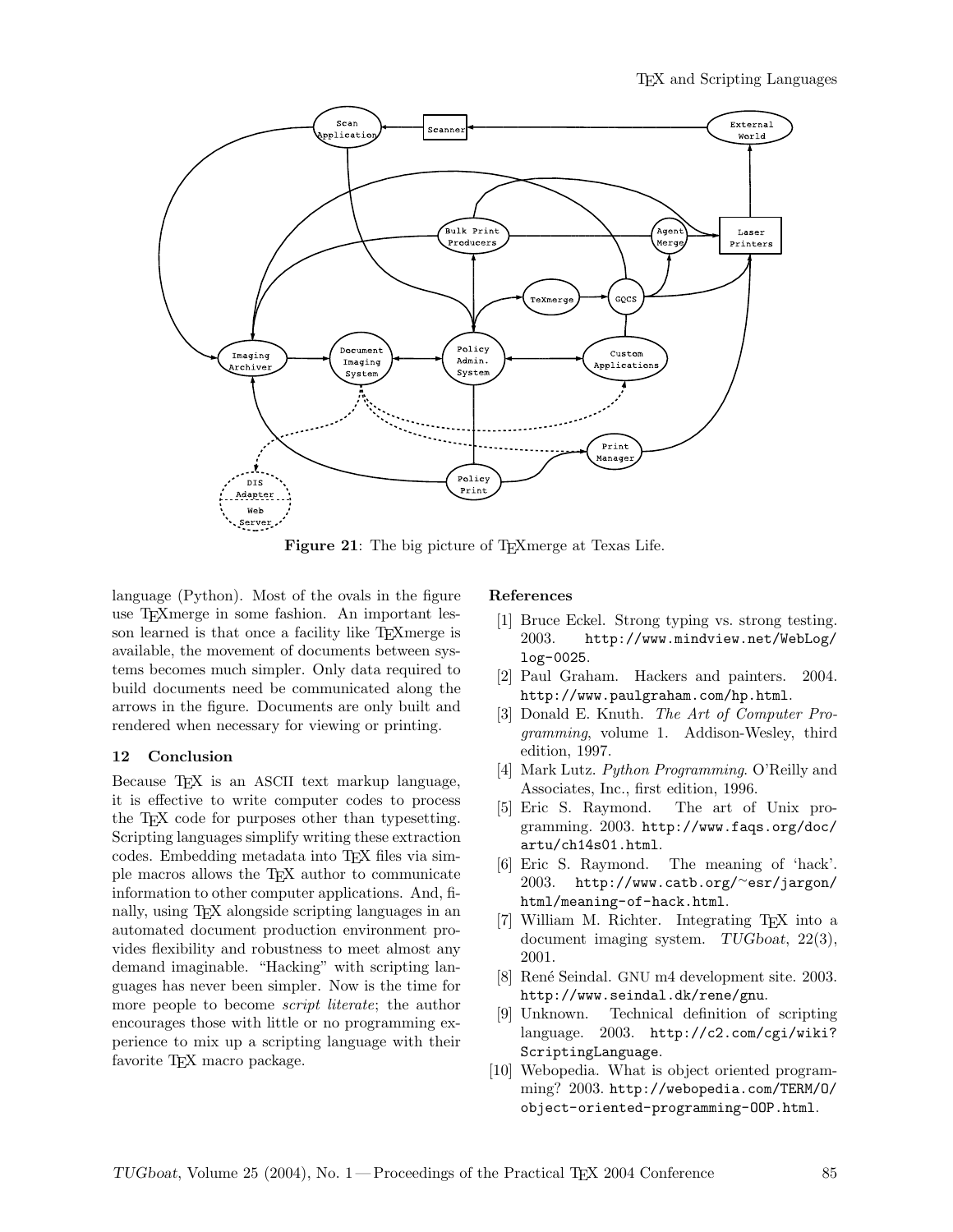# Appendix A The TEXmerge Python API

# A.1 How TEXmerge Runs TEX

Because there are a significant number of macro packages available as TEX formats, TEXmerge needs to be adaptable, both to the format to use, and to the way in which the TEX interpreter is started. To allow for this flexibility, many of the functions below take two arguments, format and strategy; format specifies what TFX format to use and strategy specifies the way in which T<sub>E</sub>X will be started. In many cases, these arguments are optional and appropriate values will be derived, either from the context of use or from the environment variable TEXMFORMAT. The environment variable has two different forms:

- 1. TEXMFORMAT=format
- 2. TEXMFORMAT=@ strategy:format

The second form allows for specification of both the strategy and format. Currently strategy can be set to one of: context, latex, $17$  or plain. The table below maps strategies to command lines:

|         | strategy   command line               |
|---------|---------------------------------------|
| context | texexec $--format$ format $--once$ %s |
| latex   | latex %s                              |
| plain   | tex &format %s                        |

# A.2 Module-level Functions

 $\texttt{getNames}(pathname) \rightarrow [name_1, name_2, \dots]$ Recursively scans the passed pathname and returns a list of merge variable names declared by instances of the \texmergevar macro.

 $getExtendedNames(pathname) \rightarrow {attrDict<sub>1</sub>},$ 

 $attrDict_2, \ldots$ 

Recursively scans the passed pathname and returns a dictionary of merge variable field attribute dictionaries. These dictionaries are created from instances of the \texmergevardef macro, which defines merge variables with extended attributes, like this:

\texmergevardef[attrName=attrValue,. . . ]

Attributes of the merge variables that can be specified are:

- name  $=$  the name of the merge field,
- type = the type of merge field. The intended use of this attribute is to convey a recommended style of data entry element for graphical (GUI) applications. Valid types are:

– entry: a simple text entry field,

- text: a multi-line text entry field,
- toggle: a toggle button field,
- optionmenu: a drop-down option menu of choices,
- radiobutton: a set of mutually-exclusive toggle buttons
- values  $=$  a list of valid values for the variable, separated by |'s.
- labels  $=$  a list of alternate labels that should be associated with the values attribute for display purposes. Used with the toggle, optionmenu, and radiobutton field types.
- descr  $=$  a description of the merge variable.

# hashNames(fieldAttributesDict)  $\rightarrow$  StringObject

Computes a 64-bit MD5 hash of the passed field attributes dictionary and returns it as a string object of hexadecimal characters.

 $getInputFiles(pathname) \rightarrow [pathname_1,$ 

 $pathname_2, \ldots$ 

Recursively scans the passed pathname for occurrences of \input control sequences and returns a list of pathnames.

# openOutput(pathnameOrFileObject,

preambleCode=None, formatIn=None,  $strategyIn=None) \rightarrow FileObject$ 

Prepares a temporary work file for merge operations. The first argument can be either a string object or a file object. In the case of a string object, it is interpreted as the pathname to a file where the temporary merge file should be created. If it exists, it will be removed and re-created. In the case of a file object, the argument is assumed to be a previously opened file. Any write operations issued by TEXmerge will be executed against the passed file object.

preambleCode, if specified will be written at the beginning of the file in place of TEXmerge's normal preamble code. formatIn is currently unused. strategyIn determines the default form of preamble code to write. Valid values are context, latex, or plain.

closeOutput(fileObject, postambleCode=None,

formatIn=None, strategyIn=None,

```
keepOpen=False) \rightarrow None
```
Completes preparation of a temporary work merge file for processing. postambleCode is written to the file if passed, otherwise an appropriate postamble will be supplied depending on the values of formatIn and strategyIn, if passed, or a default postamble will be written. The passed

<sup>&</sup>lt;sup>17</sup> For the latex strategy, format = latex is always assumed.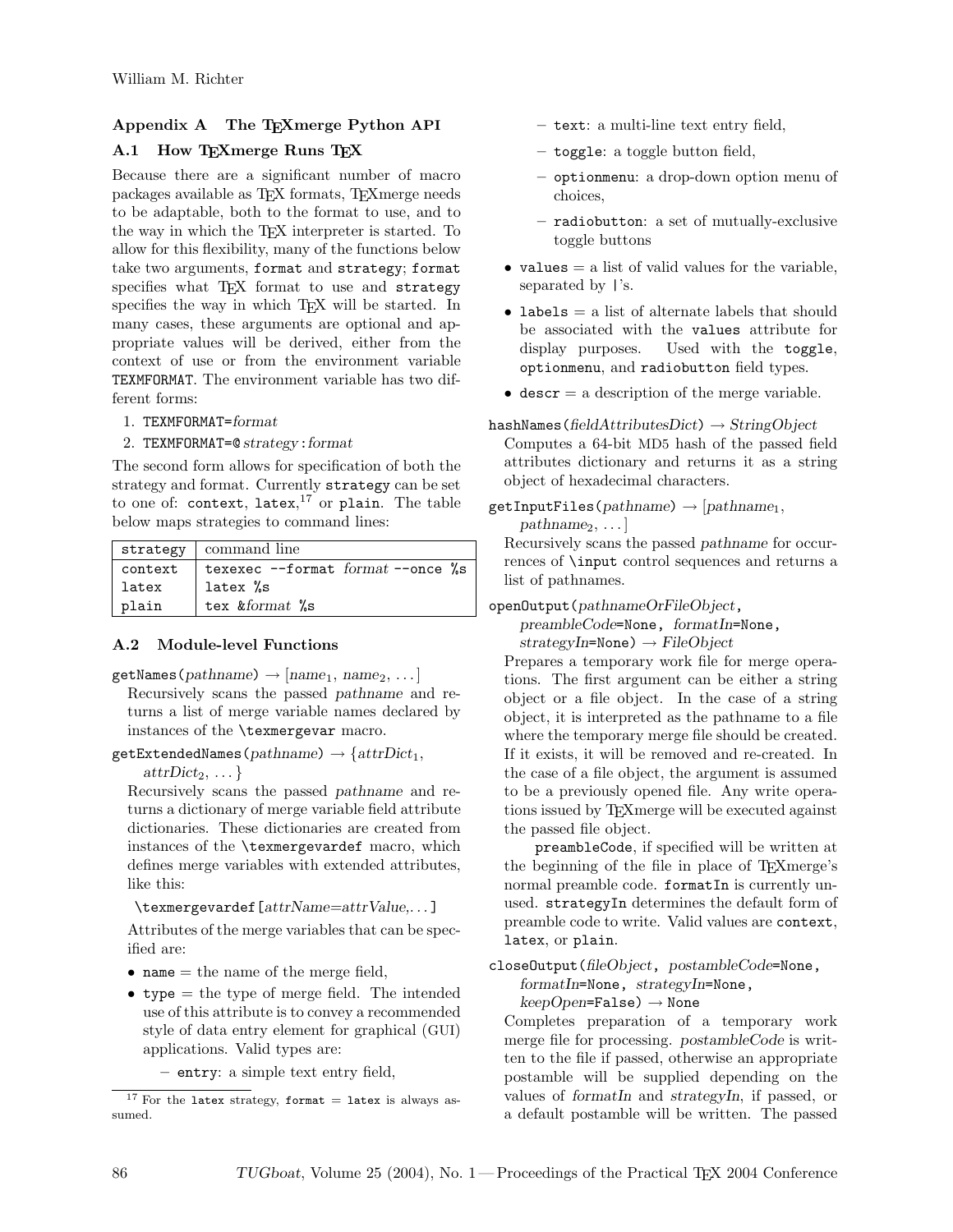fileObject will be closed unless keepOpen is passed as True.

merge(targetPathname, mergeVariableDict,

fileObject, options=0)  $\rightarrow$  None

Encapsulates the merge variables passed in merge-VariableDict for use in targetPathname. The merge variables are written to the merge work file as \def control sequences, and targetPathname is referenced via \input targetPathname.

Several merge options can be passed in the options argument:

- 1. TXM FRAMEVARS: draw a box around every merged variable.
- 2. TXM DUPLEX: assume the output will be printed on a duplexing device and insert \eject macros between merge invocations, when appropriate, to ensure that each merge invocation starts on the front side of the printed sheet.

process(pathname, driverCommand, format,  $strategy$ )  $\rightarrow$  IntegerObject

Runs the T<sub>F</sub>X interpreter and a DVI backend against the merge work file pathname. The command used to run the TEX interpreter is derived from the format and strategy parameters. Strategy may be one of context, latex, or plain. If strategy is set to context then the environment variable TEXENGINE is used as the T<sub>F</sub>X processor, if set, or texexec otherwise. The DVI command string passed in driverCommand is used to run the DVI backend. It can contain a single %s which will be replaced with pathname. If no %s is present, pathname will be appended to driverCommand.

Returns the exit status of TEX interpreter or of the DVI backend command.

processWithExtendedOutput(pathname,

driverCommand, format, strategy)  $\rightarrow$ (texstderr, texstdout, texlog,

```
dvistderr, dvistdout)
```
Works like the process function above, except for error handling. Failure of the TEX interpreter raises the exception TeXException. Failure of the DVI backend command raises the exception DviException. Successful completion of both the TEX interpreter and the DVI backend returns a tuple as above, providing complete diagnostics of the run.

getNamedTextBlocks(pathname)  $\rightarrow$  {block<sub>1</sub>:

 $\{block_1AttrDict\}, \ldots\}$ 

Recursively scans pathname for occurrences of named text blocks, demarcated by the pair of  $macros$   $\StartNamedTextBlock[attrName =$ value, ...] and \EndNamedTextBlock.

Text block attributes are as follows:

- $\bullet$  name = Name of the text block,
- seq  $=$  Integer; several sections of text can be assigned the same name, but with unique sequence numbers. The extracted text will be a concatenation of like-named blocks, ordered by sequence number,
- subkey=subvalue; subkey name/value pairs provide a way to declare multiple blocks with the same name. Assigning differing name/value pairs makes each like-named block unique.

The class TextBlockManager can be used as an alternative to this function; it provides a simple frontend to this function's return value.

# A.3 TEXmerge Class

The TEXmerge class provides an object-oriented interface to the module-level functions shown above.

# Constructor

TeXmerge(mergeTargetPathname=None, workPathname=None, mergeOptions=0, preambleCode=None, postambleCode=None, texmformat=None, strategy=None, keepIntermediateFiles=False)

# Methods

 $setMergeTargetPathname(pathname) \rightarrow None$ Sets the default merge target pathname for subsequent merge operations.

setMergeOptions(self, mergeOptions)  $\rightarrow$  None Sets the default merge options for future merge operations.

setFormatAndStrategy(self, texmformat,

 $strategy = None$ )  $\rightarrow None$ Sets the default format and strategy to be used for future merge operations.

## $probeMergeTargetAndSetFormat() \rightarrow None$

Scans the current merge target pathname to determine the appropriate format and strategy that should be used during the process() method call.

# setFormatFromMergeTargetParentDirectory()  $\rightarrow$  None

Checks the merge target's parent directory for existence of the file .texmformat. If found, the contents of the file is assumed to be the format and strategy (specified similarly to the environment variable TEXMFORMAT) to be used when processing the merge file.

# $getVariables() \rightarrow \{mergeVariableAttrDict\}$

Calls the function getExtendedNames described above, passing the currently set merge target